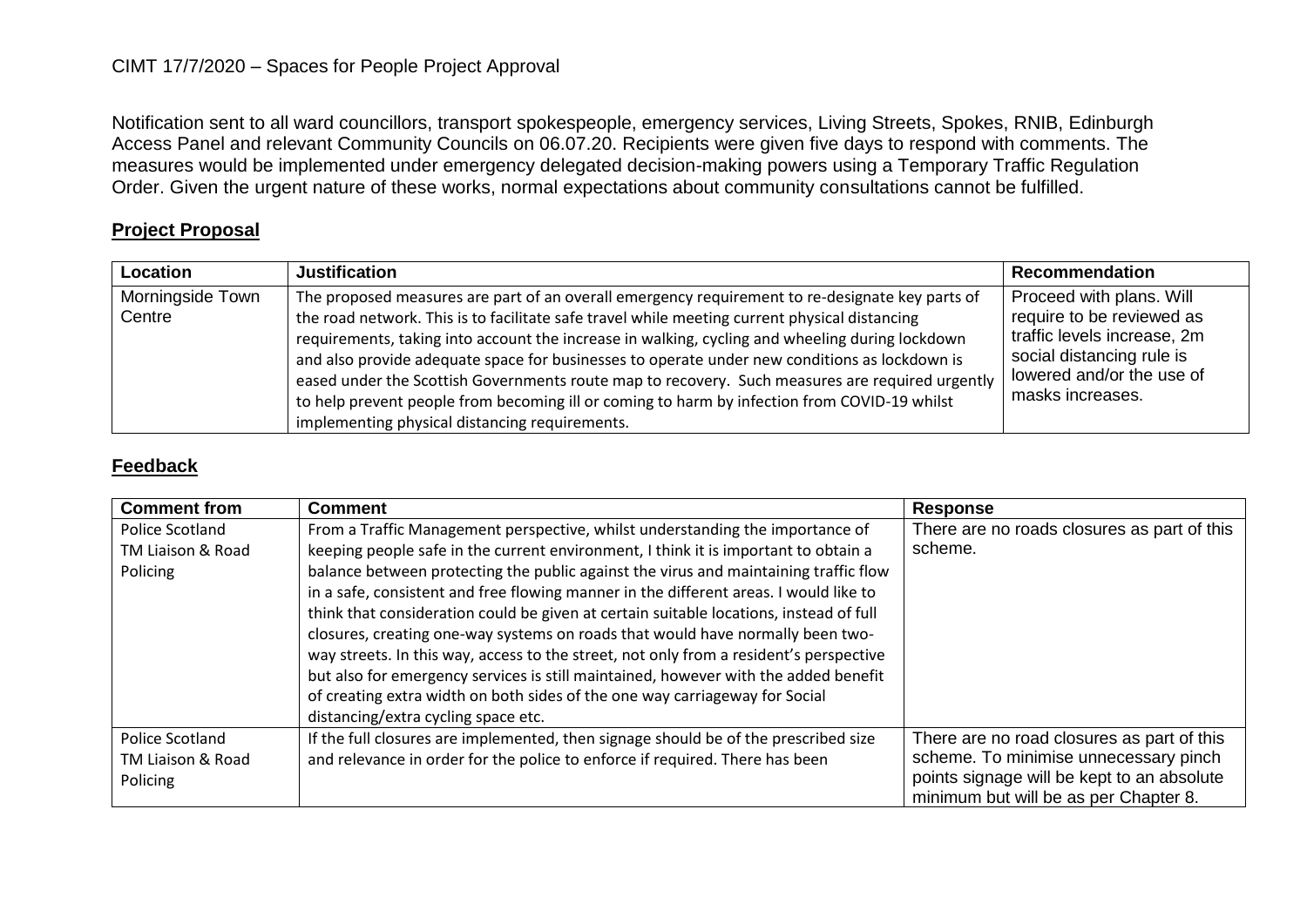|                                  | instances recently of TTRO's going on with little or no appropriate signage, confusing |                                            |
|----------------------------------|----------------------------------------------------------------------------------------|--------------------------------------------|
|                                  | drivers and creating conflict with other road users.                                   |                                            |
| <b>Police Scotland</b>           | The closures/amendments should be subject to constant review with the possiblity       | All schemes are to be reviewed.            |
| TM Liaison & Road                | of altering/changing the Traffic Management layout if required whilst still affording  |                                            |
| Policing                         | access to all emergency services.                                                      |                                            |
| <b>Police Scotland</b>           | In regard to the CT aspect Police Scotland wish to raise your awareness of the         | Only street furniture that is creating a   |
| <b>Specialist Crime Division</b> | attached National Security guidance, entitled; Protection of pedestrian queues,        | hazard rather than a benefit will be       |
|                                  | against Vehicle as a Weapon (VAW) Attack published in May 2020 by the Centre for       | removed. Most street furniture will remain |
|                                  | the Protection of the National Infrastructure (CPNI)                                   | as it serves a purpose                     |
|                                  | CPNI consider the risk to pedestrians from VAW attack within the UK to remain a        |                                            |
|                                  | "realistic possibility" during the COVID-19 pandemic. Social distancing measures       |                                            |
|                                  | continue to require businesses to manage customer flow and numbers going into          |                                            |
|                                  | premises. This results in the formation of queues, often within open public spaces     |                                            |
|                                  | and busy streets. The possibility exists that we will see an increase in the amount of |                                            |
|                                  | queues across the country and especially within our "local town centres" in            |                                            |
|                                  | Edinburgh.                                                                             |                                            |
|                                  |                                                                                        |                                            |
|                                  | Under your proposals, we note that you are seeking to remove guard rails and street    |                                            |
|                                  | clutter within these areas, to help achieve safe physical distancing, from this date.  |                                            |
|                                  | The presence of street furniture (e.g. bus stops, signage posts, seating, telephone    |                                            |
|                                  | boxes, litter bins, cycle racks, and trees) affords some protection for members of the |                                            |
|                                  | queuing public against VAW Attack.                                                     |                                            |
|                                  | Whilst the presence of street furniture alone may not stop a determined VAW            |                                            |
|                                  | attack, there is evidence to suggest that it may cause an attacker to avoid the area   |                                            |
|                                  | or drive around such features. Furthermore an attacking vehicle colliding with street  |                                            |
|                                  | furniture may become immobilised, which provides people nearby the opportunity         |                                            |
|                                  | to safely escape.                                                                      |                                            |
|                                  |                                                                                        |                                            |
|                                  | We would strongly advise against the removal of street furniture as described within   |                                            |
|                                  | your proposal, to promote some level of protection for queuing members of the          |                                            |
|                                  | public.                                                                                |                                            |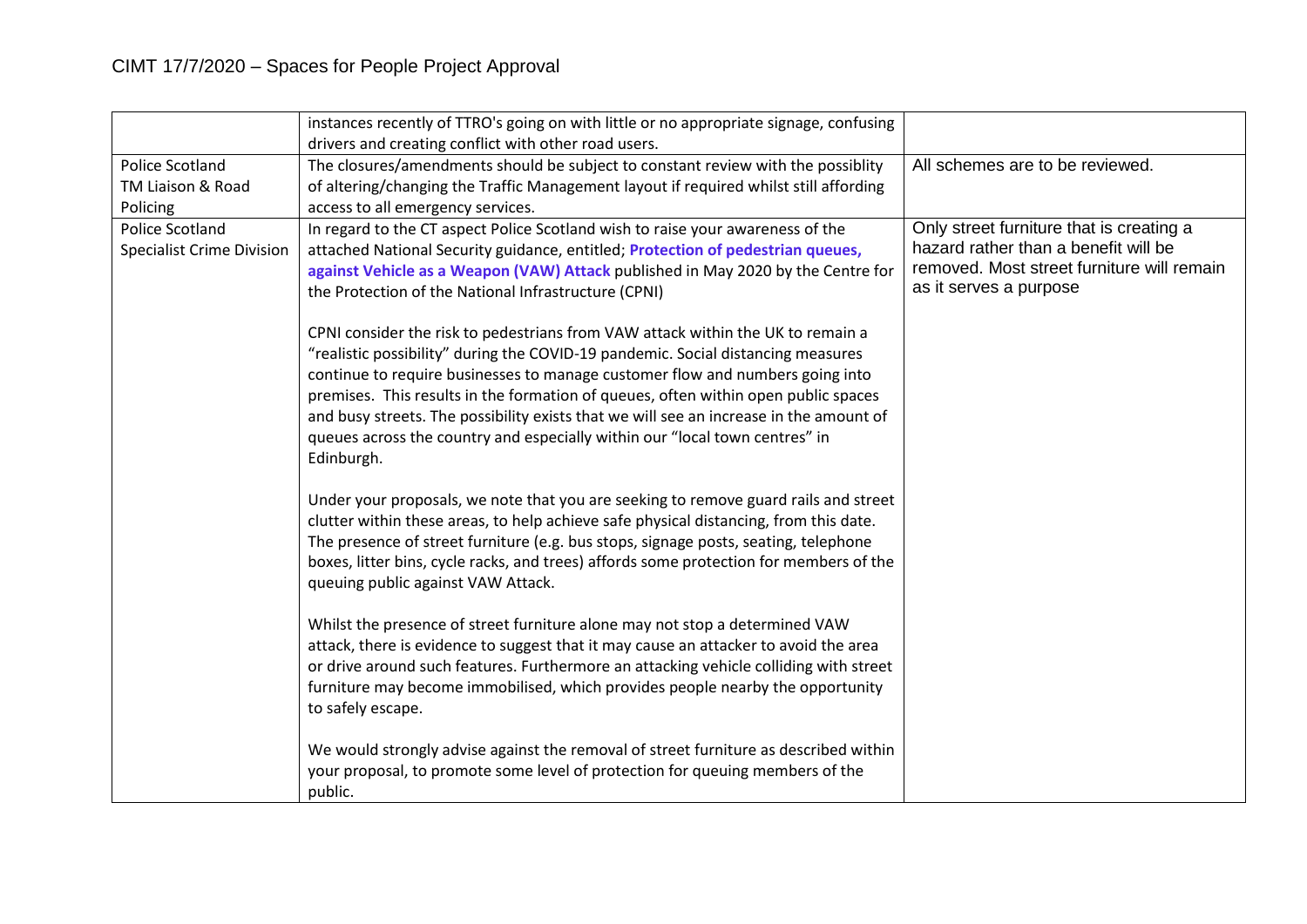|                                | In support of this we would urge you consider the last line of the CPNI guidance,                                                                                      |                                                                               |
|--------------------------------|------------------------------------------------------------------------------------------------------------------------------------------------------------------------|-------------------------------------------------------------------------------|
|                                | which states, "Do Not remove any security features / useful street furniture items                                                                                     |                                                                               |
|                                | without considering protective security in the round."                                                                                                                 |                                                                               |
| <b>Councillor Melanie Main</b> | These plans are very welcome. The plans will make good steps towards improving                                                                                         | Noted.                                                                        |
|                                | pedestrian safety, and most importantly make sure people feel that they are safe,                                                                                      |                                                                               |
|                                | and so confident to shop locally.                                                                                                                                      |                                                                               |
| <b>Councillor Melanie Main</b> | I am aware that many Morningside Traders, most of whom are only starting to open                                                                                       | The designs proposed will provide                                             |
|                                | and find their wat through recovery, are nervous about the changes, but some of                                                                                        | increased pedestrian space to encourage                                       |
|                                | those who have been open throughout the pandemic, are aware that a                                                                                                     | return to the town centre.                                                    |
|                                | valuable part of their customer base that has been shielding or is older or less able                                                                                  |                                                                               |
|                                | has not been on the High street for some months and need to be persuaded it is                                                                                         |                                                                               |
| <b>Councillor Melanie Main</b> | safe to return                                                                                                                                                         | This will be taken into consideration.                                        |
|                                | I would ask that consideration be given to putting measures at Holy Corner on the                                                                                      |                                                                               |
|                                | narrow pavements on the North West pavements or the Council take action to make<br>sure the Right Of Way is open to use as part of the pedestrian flow. This is a very |                                                                               |
|                                | busy area that feeds both Morningside Road and Bruntsfield Place, and school                                                                                           |                                                                               |
|                                | routes for primary and secondary pupils, and students for Napier. It has very high                                                                                     |                                                                               |
|                                | footfall and has for many years been a concern for the community.                                                                                                      |                                                                               |
| <b>Councillor Nick Cook</b>    | At the outset of lockdown, temporary measures to boost safety would have likely                                                                                        | The current Scottish Government advice                                        |
|                                | been more broadly welcomed, had they been consulted on and implemented in a                                                                                            | during Phase 3 of the Lock-Down is still a                                    |
|                                | timely manner. However, the fact is time has now moved on and it is clear that                                                                                         | default 2 metre rule for physical                                             |
|                                | proposals that would have been more suitable for Phase 1 of lockdown now look                                                                                          | distancing.                                                                   |
|                                | decidedly out of step with the country now that we are in phase three. At the                                                                                          | Comments acknowledged, however, the                                           |
|                                | current time and in their current form, the proposals show themselves completely                                                                                       | public health requirement is still                                            |
|                                | at odds with the fact that our city now faces an unprecedented economic crisis,                                                                                        | appropriate. (Community Council                                               |
|                                | borne from the public health situation.                                                                                                                                | representatives suggest this).                                                |
|                                |                                                                                                                                                                        | Measures to support business access<br>have been discussed and factored in to |
|                                |                                                                                                                                                                        | the Phase 1 design.                                                           |
| <b>Councillor Nick Cook</b>    | On the grounds that local independent traders still do not feel meaningfully listened                                                                                  | Meetings have been arranged for this                                          |
|                                | to and have raised a catalogue of concerns at how and why these proposals will lead                                                                                    | week with traders, Local councillors and                                      |
|                                | to an even tougher, less welcoming trading environment, I cannot support them. To                                                                                      | community groups to discuss concerns                                          |
|                                |                                                                                                                                                                        | with the proposed plans.                                                      |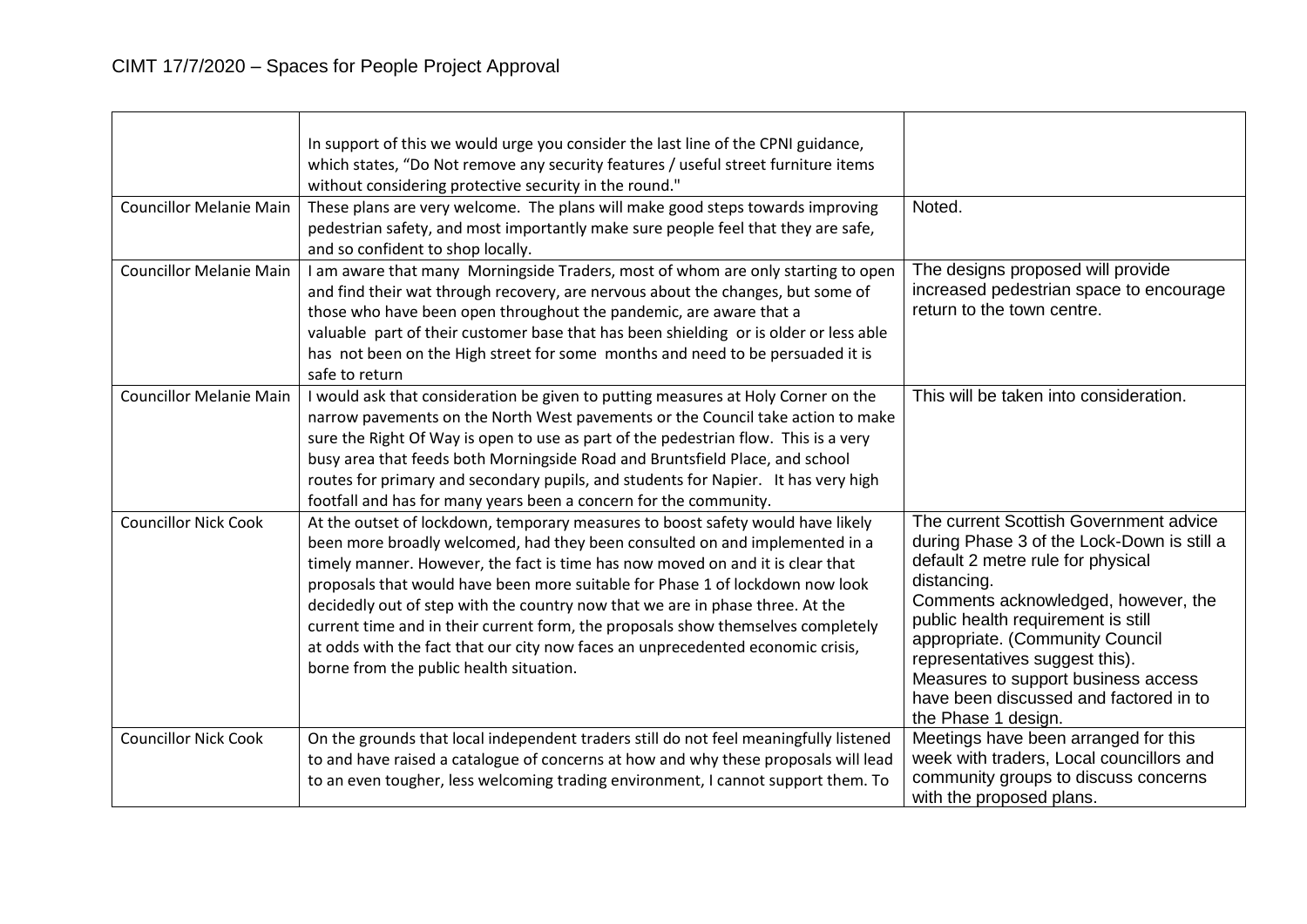|                                 | do so would, I believe make Morningside less welcoming (including for elderly                                                                                |                                                                                                                                                               |
|---------------------------------|--------------------------------------------------------------------------------------------------------------------------------------------------------------|---------------------------------------------------------------------------------------------------------------------------------------------------------------|
|                                 | residents who require a car), less enjoyable and less thriving a local high street.                                                                          |                                                                                                                                                               |
| <b>Councillor Nick Cook</b>     | I am of the view that the immediate priority should have been - and should still be -                                                                        | All design proposals are subject to review.                                                                                                                   |
|                                 | quality, temporary pavement widening at the few narrow pavement 'pinch points'                                                                               | These points will be taken into                                                                                                                               |
|                                 | only, with a minimal loss of parking as required to facilitate this. This could then lead                                                                    | consideration during the review process.                                                                                                                      |
|                                 | to a proper discussion on public realm safety and aesthetic improvements, longer                                                                             |                                                                                                                                                               |
|                                 | term. Right now, business will be impacted, street clutter will increase and residents                                                                       |                                                                                                                                                               |
|                                 | on surrounding streets will endure higher pollution and traffic from parking vehicles.                                                                       |                                                                                                                                                               |
| Morningside CC                  | Morningside Community Council strongly support the principle of widening of the                                                                              | Noted.                                                                                                                                                        |
|                                 | pavements to allow physical distancing of pedestrians on Morningside road.                                                                                   |                                                                                                                                                               |
| Morningside CC                  | Having circulated your initial plans among our members, they are pleased to see the                                                                          | Noted.                                                                                                                                                        |
|                                 | widening of the footway across the Road from Waitrose.                                                                                                       |                                                                                                                                                               |
| Morningside CC                  | Our main addition for phase 1 is creating space at bus stops so people waiting for                                                                           | The bus stop areas will be reviewed and                                                                                                                       |
|                                 | the buses are given a specific space to queue and that this is created in a way that                                                                         | any improvements will be incorporated into                                                                                                                    |
|                                 | allows for other pedestrians and cyclist to pass safely.                                                                                                     | future phasing.                                                                                                                                               |
| Morningside CC                  | We would also request your consideration of the following details:<br>Crossing Points. It is not clear to us how pedestrians will queue safely while waiting | Initially the measures will be implemented<br>with temporary traffic management<br>materials such as cones etc. Future<br>phasing will be with more permanent |
|                                 | at the crossing points. The crossing outside Mellis can be particularly busy and<br>would welcome your consideration of this.                                | materials such as posts or footway build<br>outs.                                                                                                             |
|                                 | Bollards. It is also not clear the type of bollards you propose to use to keep the                                                                           | The suggestion for crossing improvements                                                                                                                      |
|                                 | vehicular traffic separate from the cyclists and pedestrians. As the road can be very                                                                        | will be taken into consideration in future                                                                                                                    |
|                                 | busy with vehicles, our concern is that the bollards are robust.                                                                                             | phases of the Town Centre Projects.                                                                                                                           |
|                                 | Morningside Park crossing. We would welcome some consideration to improving                                                                                  |                                                                                                                                                               |
|                                 | the safety of crossing Morningside Park for pedestrians going to the bus stop and to                                                                         |                                                                                                                                                               |
|                                 | M&S. Both MTA and ourselves are concerned about this crossing.                                                                                               |                                                                                                                                                               |
| <b>Edinburgh Living Streets</b> | We strongly support the initiative to widen pavements, which in many 'town centre'                                                                           | The design aims to retain as much of the                                                                                                                      |
|                                 | streets are grossly inadequate. This can only be done in many cases by removing on-                                                                          | existing parking/loading bays as possible.                                                                                                                    |
|                                 | street parking and loading, except for essential requirements (such as Blue Badge                                                                            |                                                                                                                                                               |
|                                 | spaces where appropriate). We appreciate that some shops will want to see these                                                                              |                                                                                                                                                               |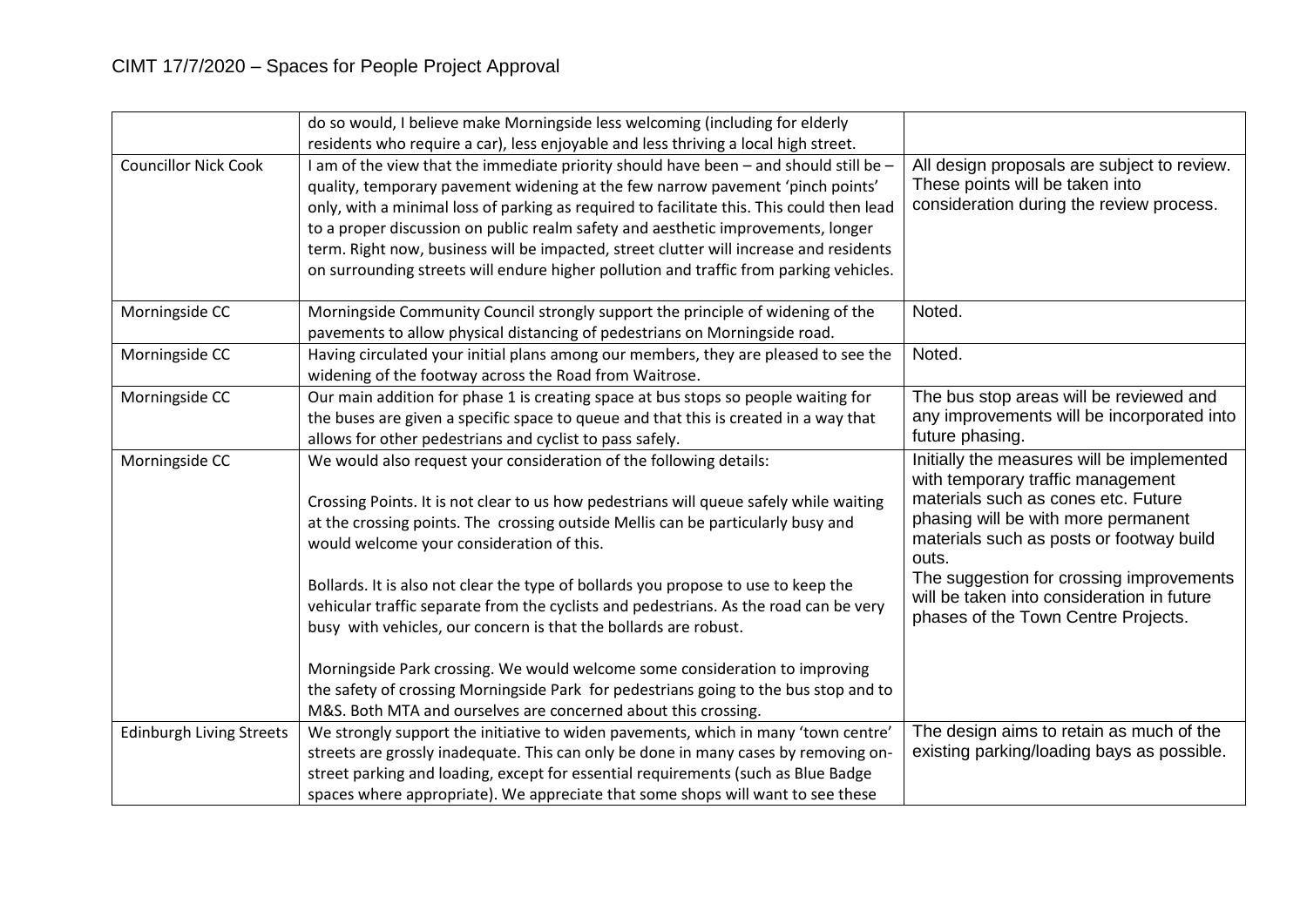|                                 | parking and loading spaces retained, but crowded narrow pavements cannot<br>possibly be an attractive environment for encouraging shoppers, may of whom<br>arrive on foot or by public transport. Too much space in high streets is occupied by<br>stationary vehicles.                                                                                                                                                                                                                                                                                                              |                                                                                                                                                            |
|---------------------------------|--------------------------------------------------------------------------------------------------------------------------------------------------------------------------------------------------------------------------------------------------------------------------------------------------------------------------------------------------------------------------------------------------------------------------------------------------------------------------------------------------------------------------------------------------------------------------------------|------------------------------------------------------------------------------------------------------------------------------------------------------------|
| <b>Edinburgh Living Streets</b> | We welcome the acknowledgment of the problems caused by clutter and guard rails<br>and would encourage the council to take a much more vigorous approach to<br>removing or relocating items including unnecessary phone boxes, royal mail boxes,<br>telecoms cabinets etc as well as vertical signage on poles, many of which are no<br>longer required since the Traffic Sign Regulations were changed in<br>2016. Decluttering should take account of the various surveys and audits which<br>Living Streets and others have carried out in recent years in many of the locations. | Only street furniture that is creating a<br>hazard rather than a benefit will be<br>removed. Most street furniture will remain<br>as it serves a purpose.  |
| <b>Edinburgh Living Streets</b> | Design details will need to carefully consider and monitor access at bus stops<br>especially for disabled people.                                                                                                                                                                                                                                                                                                                                                                                                                                                                    | Access to bus stops will be maintained at<br>all times.                                                                                                    |
| <b>Edinburgh Living Streets</b> | Where more outdoor space for businesses is provided (eg 'tables and chairs') it is<br>essential that adequate clear space is provided for pedestrians and that the benefits<br>to walking of widened footways are not swallowed up by added obstructions. It may<br>be that 'tables and chairs' should normally be on reclaimed carriageway space,<br>allowing the pavements themselves to be kept clear.                                                                                                                                                                            | Any tables & chairs applications received<br>will take this into account.                                                                                  |
| <b>Edinburgh Living Streets</b> | The extensive use of cones, barriers etc will make many streets look like roadworks,<br>and thus risk making shopping streets look pretty ugly - if we actually want them to<br>contribute to moving discussion forward it's important that opportunities are taken<br>to make things look better. Suitable gateway features / signage information for the<br>public on the purpose / benefits of the scheme would be useful.                                                                                                                                                        | Phase 1 will be implemented using<br>traditional traffic management (cones etc)<br>which will be replaced with semi-<br>permanent features during phase 2. |
| <b>Edinburgh Living Streets</b> | Effective management of schemes is essential, so that cones or barriers that fall<br>over are quickly dealt with. Enforcement of parking and speeding, including a visible<br>role of Police Scotland is important too.                                                                                                                                                                                                                                                                                                                                                              | Yes, this is essential and will be done.                                                                                                                   |
| <b>Edinburgh Living Streets</b> | Temporary bike parking should be installed at suitable locations, where they do not<br>add to pavement clutter.                                                                                                                                                                                                                                                                                                                                                                                                                                                                      | This is being taken into consideration for<br>future phases for the Town Centre<br>projects.                                                               |
| <b>Edinburgh Living Streets</b> | Monitoring of schemes must collect robust data on walking/footfall.                                                                                                                                                                                                                                                                                                                                                                                                                                                                                                                  | Sustrans have been appointed to<br>undertake before and after monitoring to<br>consider scheme success.                                                    |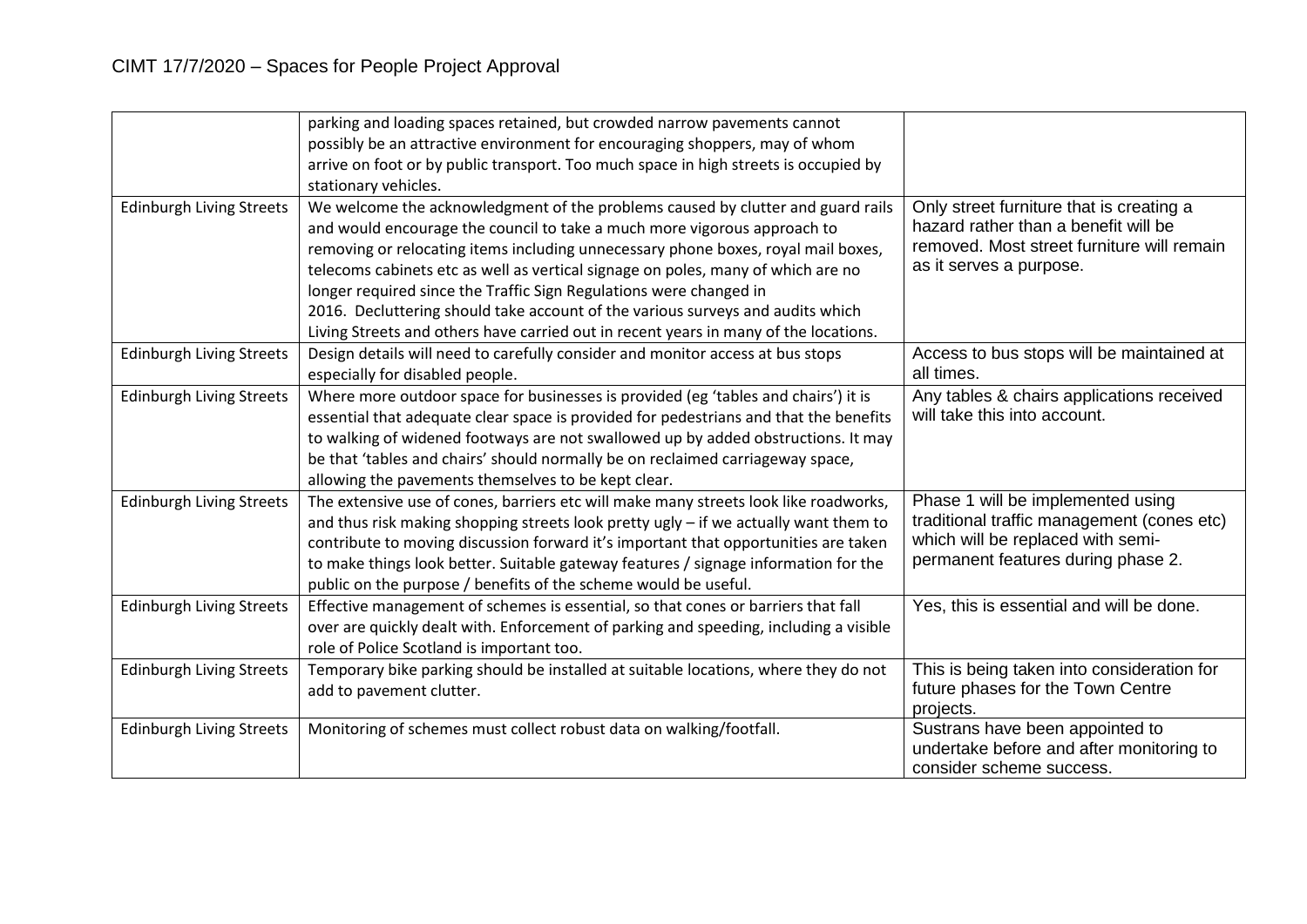| <b>Edinburgh Access Panel</b> | If the pavements are widened, there may be a temptation for (even) more cyclists to<br>ride on the pavement. Please take steps to guard against this.                                                                                                                                                                                                                                                                                                                                                                                                                                                                                                                                                                                                                             | Noted. Adequate space remains on the<br>road for cyclists.                                                                                                                                                                                                                                                                                                                                                                             |
|-------------------------------|-----------------------------------------------------------------------------------------------------------------------------------------------------------------------------------------------------------------------------------------------------------------------------------------------------------------------------------------------------------------------------------------------------------------------------------------------------------------------------------------------------------------------------------------------------------------------------------------------------------------------------------------------------------------------------------------------------------------------------------------------------------------------------------|----------------------------------------------------------------------------------------------------------------------------------------------------------------------------------------------------------------------------------------------------------------------------------------------------------------------------------------------------------------------------------------------------------------------------------------|
| <b>Edinburgh Access Panel</b> | Please ensure that parking provision for blue badge holders after the emergency<br>measures have been put in place is comparable to the current provision.                                                                                                                                                                                                                                                                                                                                                                                                                                                                                                                                                                                                                        | The design aims to retain as much of the<br>existing parking/loading bays as possible.                                                                                                                                                                                                                                                                                                                                                 |
| <b>Edinburgh Access Panel</b> | Please make information available on your website about the exact whereabouts of<br>specific parking spaces so that blue badge holders can plan ahead and easily locate a<br>space.                                                                                                                                                                                                                                                                                                                                                                                                                                                                                                                                                                                               | Yes, plans will be shared.                                                                                                                                                                                                                                                                                                                                                                                                             |
| <b>Edinburgh Access Panel</b> | Please distribute these parking spaces individually throughout an area rather than<br>clustering them.                                                                                                                                                                                                                                                                                                                                                                                                                                                                                                                                                                                                                                                                            | The design aims to retain as much of the<br>existing parking/loading bays as possible.                                                                                                                                                                                                                                                                                                                                                 |
| <b>Edinburgh Access Panel</b> | Please consider putting a time-restriction on some of these places so that blue<br>badge holders can make short shopping trips                                                                                                                                                                                                                                                                                                                                                                                                                                                                                                                                                                                                                                                    | This can be taken into consideration in<br>future phasing of the Town Centre<br>Projects.                                                                                                                                                                                                                                                                                                                                              |
| <b>Edinburgh Access Panel</b> | We are in favour of removing unnecessary clutter. But please take care not to throw<br>the baby out with the bath water. Not all so-called "clutter" is unnecessary                                                                                                                                                                                                                                                                                                                                                                                                                                                                                                                                                                                                               | Only street furniture that is creating a<br>hazard rather than a benefit will be<br>removed. Most street furniture will remain<br>as it serves a purpose.                                                                                                                                                                                                                                                                              |
| <b>Edinburgh Access Panel</b> | Please ensure pavement surfaces are safe and well-maintained, especially if<br>engineering work is required to widen them                                                                                                                                                                                                                                                                                                                                                                                                                                                                                                                                                                                                                                                         | Footways and carriageways will be<br>inspected, and any defects will be repaired<br>in line with the code of practice.                                                                                                                                                                                                                                                                                                                 |
| Spokes                        | In earlier SfP responses, Spokes has welcomed the general principles of this<br>important project. We are, however, disappointed with these schemes because,<br>whilst they rightly extend footway space for pedestrians, full through-traffic capacity<br>has been maintained, generally resulting in little enhanced protection for cycling.<br>Regrettably, it is our view that none of these schemes will encourage new people to<br>start to travel to work or education by bicycle, nor will they assist families to safely<br>cycle in their local Town Centres.<br>1. Such cycling protection as is included, can be characterised as being the left-over<br>space between the extended footways and the traffic lanes and has no continuity or<br>segregated protection. | Where appropriate segregation will be<br>provided during phase 2 of each Town<br>Centre project. Through traffic will be<br>maintained through Portobello as a key<br>route into the city and the existing speed<br>limit of 20mph will remain unchanged.<br>Where existing road markings can be used<br>as a delineation for cycle lanes until further<br>line marking or temporary measures can<br>be carried out in future phasing. |
|                               | For instance:                                                                                                                                                                                                                                                                                                                                                                                                                                                                                                                                                                                                                                                                                                                                                                     |                                                                                                                                                                                                                                                                                                                                                                                                                                        |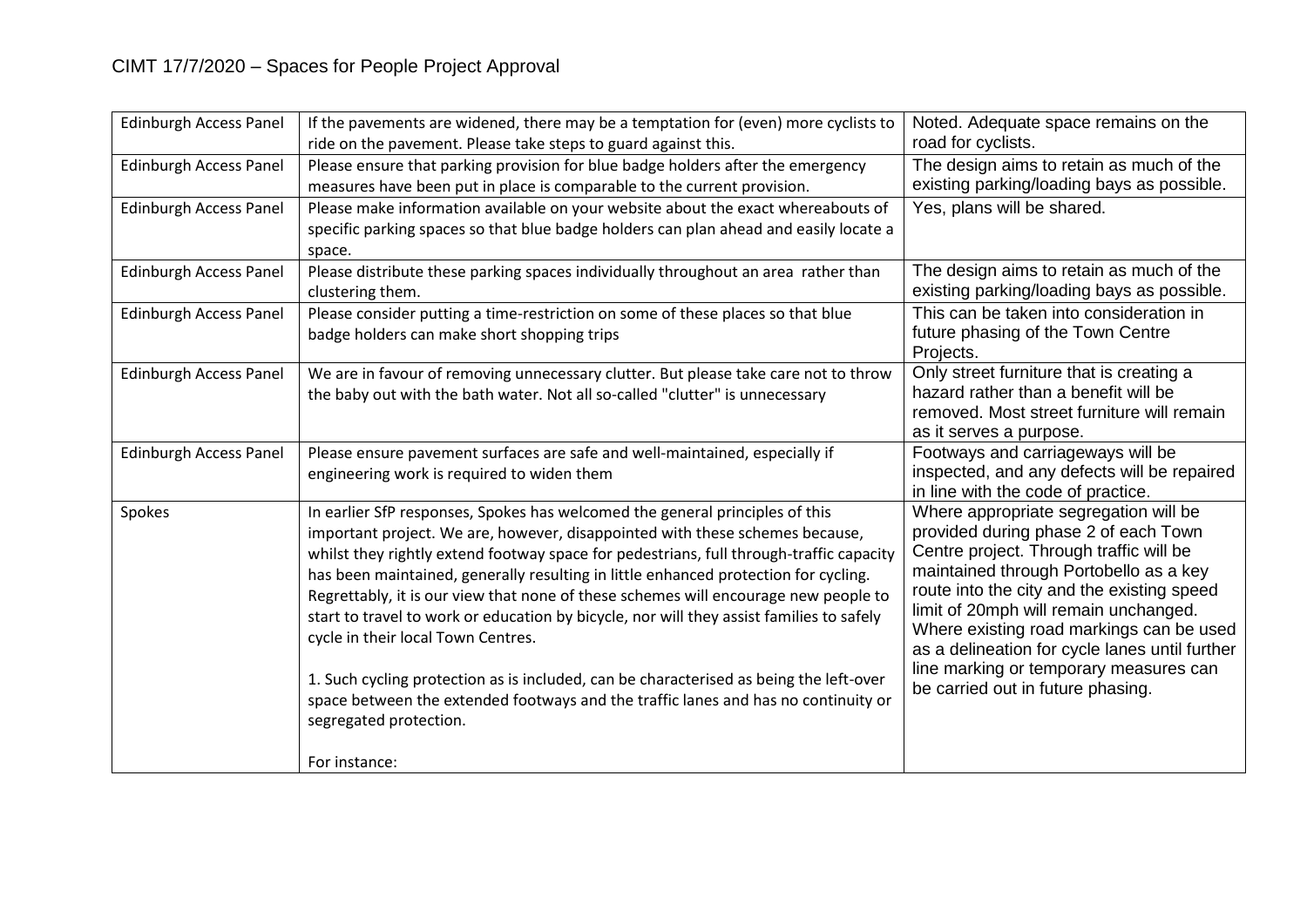| On Morningside Road: Footway Widened to Width of Parking Bays. Line for Cycle             |  |
|-------------------------------------------------------------------------------------------|--|
| Lane Outside Loading Bay Remains that's such a narrow gap, so the majority of             |  |
| cycling will have to be in the main running lanes.                                        |  |
| On Dalry Road: Widen F/way by 1.5m Potential Room for Cycleway                            |  |
| is more encouraging, but sits in isolation.                                               |  |
|                                                                                           |  |
| 2. Even where there are generously wide traffic running lanes, such as on St John's       |  |
| Road, Corstorphine: 4.75m width running lane in either direction to provide               |  |
| additional space for cyclists on the carriageway. the opportunity has not been taken      |  |
| to incorporate segregated cycle lanes.                                                    |  |
|                                                                                           |  |
| 3. At the same time, no opportunity has been taken to introduce measures to               |  |
| reduce the volume or speed of through traffic; resulting in a distortion of the           |  |
| accepted transport hierarchy, with cycling being squeezed in the middle. People on        |  |
| bikes will be in a single and often narrowed all-traffic lane, thus suffering the fear of |  |
| traffic behind which is keen to overtake but unable to do so safely. In addition to       |  |
| deterring existing and potential cycle use, and combined with much wider footways,        |  |
| this is likely to increase the prevalence of footway cycling.                             |  |
|                                                                                           |  |
| 4. This protection of through traffic capacity does nothing to benefit the economies      |  |
| of these Town Centres and it could in some cases be reduced by the use of bus             |  |
| gates. For instance, Portobello High Street is by-passed completely by Harry Lauder       |  |
| Road; Gorgie/Dalry is already by passed by the West Approach Road.                        |  |
| 5. Images are now regularly being seen from cities across the UK where parts of the       |  |
| carriageway on local High Streets have been repurposed for outdoor cafe seating           |  |
| and parklets. Regrettably, we see none of that in these proposals, although               |  |
| hopefully some are planned, especially close to pubs and cafes.                           |  |
|                                                                                           |  |
| Recommendations                                                                           |  |
| Spokes urges that urgent consideration be given in this phase, or certainly in the        |  |
| next phase, to:                                                                           |  |
|                                                                                           |  |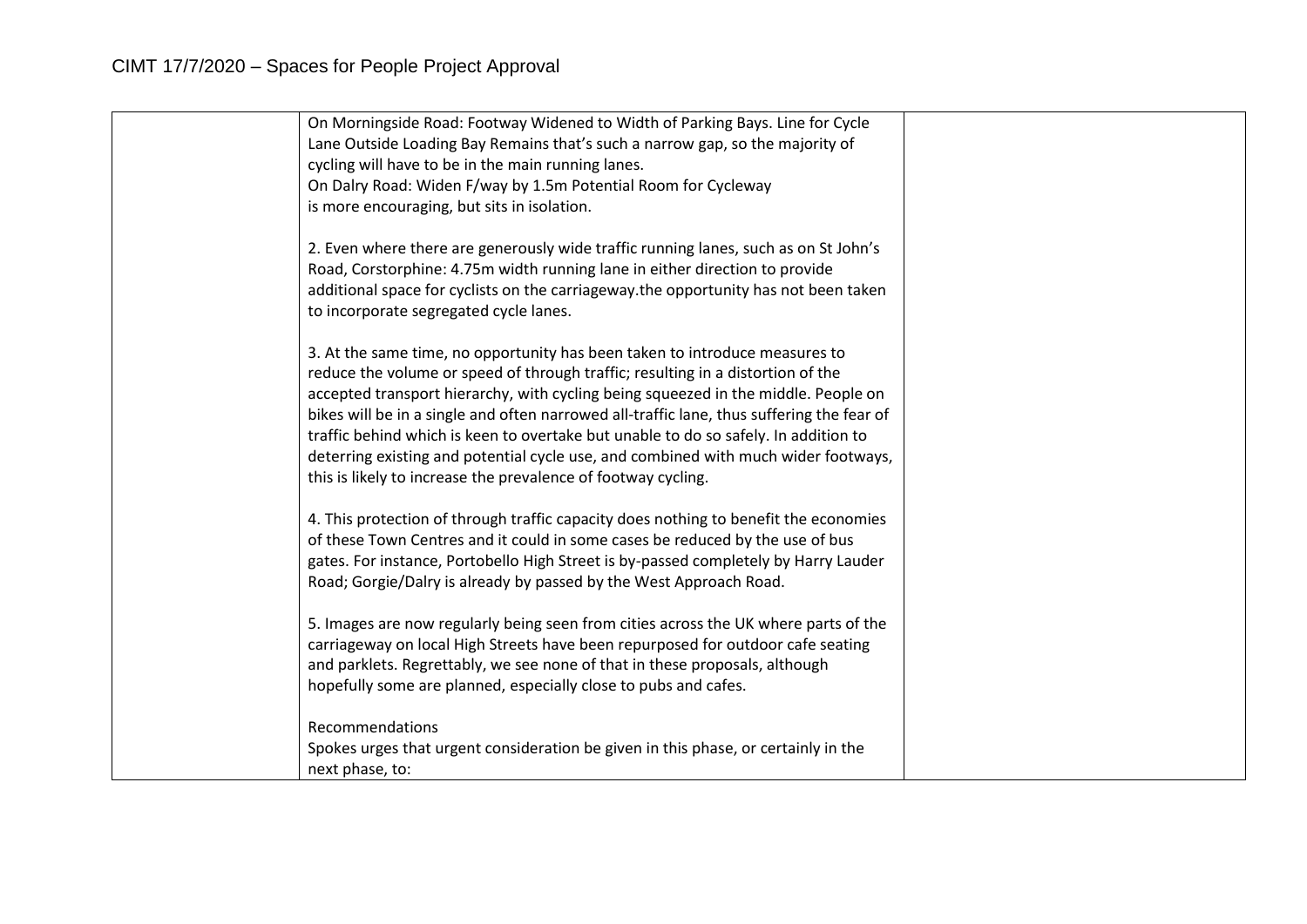|                | 1. The creating of segregated cycle lanes on the wider of these Town Centres, such     |                                                  |
|----------------|----------------------------------------------------------------------------------------|--------------------------------------------------|
|                | as StJohn's Road with its 4.75m running lanes.                                         |                                                  |
|                | 2. Where overall width is limited, the traffic hierarchy principle should kick-in and  |                                                  |
|                | traffic space reduced, perhaps by the use of speed-calmed one-way streets, with        |                                                  |
|                | cyclist exemption or busgates. Gorgie/Dalry is substantially in parallel with the West |                                                  |
|                | Approach Road, and our Portobello group would like it considered in the next stage     |                                                  |
|                | for Portobello High Street. At least one such bus-gate should be tested-out in the     |                                                  |
|                | present phase of proposals.                                                            |                                                  |
|                | 3. Given that these are important and busy shopping streets, and especially where      |                                                  |
|                | segregated cycle lanes are not provided, the remaining all-traffic lanes should have   |                                                  |
|                | 15mph speed limits.                                                                    |                                                  |
|                | 4. Every opportunity should be taken to introduce additional cycle parking facilities. |                                                  |
|                | 5. While we agree with Council's policy to remove guardrail, it's important to be      |                                                  |
|                | aware that some guardrail is used as cycle parking where facilities don't exist or are |                                                  |
|                | at capacity. Please ensure that alternative cycle parking is considered for locations  |                                                  |
|                | where guardrail is removed. This not only supports access for cyclists, but also       |                                                  |
|                | improves conditions for pedestrians, by avoiding bikes being left in awkward           |                                                  |
|                | positions on the footway.                                                              |                                                  |
| Spokes (South) | We welcome this first Phase (of 2) to create space for pedestrians through             | Noted. This will be taken into consideration     |
|                | Morningside where pavements vary from reasonably spacious (e.g. at Maxwell             | for future phasing and during the initial        |
|                | Street) to ridiculously narrow (on the pavement opposite Waitrose and others). Use     | temporary measures.                              |
|                | of pavements by traders including Waitrose should be discouraged to keep               |                                                  |
|                | pavement spaces as clear as possible. We recognise that while individual traders       |                                                  |
|                | have done much to make their own premises safe, it is only when the connecting         |                                                  |
|                | pavements and the overall environment is safer that people will be happy to return     |                                                  |
|                | to multi shop shopping.                                                                |                                                  |
| Spokes (South) | We are very disappointed that cycling will only be made safer once Phase 2 starts in   | This will be taken into consideration for future |
|                | late Summer which may mean changes won't be ready until the Autumn. On                 | phasing. Segregation will be installed where it  |
|                | balance we feel that there are some improvements heading North but more danger         | is physically possible.                          |
|                | heading South where narrowing road-space means cyclists will have to remain in the     |                                                  |
|                | line of traffic rather than finding ways round the traffic. The Southbound uphill      |                                                  |
|                | section from Holy Corner to Churchill should also be segregated. Also uphill           |                                                  |
|                | (northbound) should be segregated wherever possible, for safety and to avoid the       |                                                  |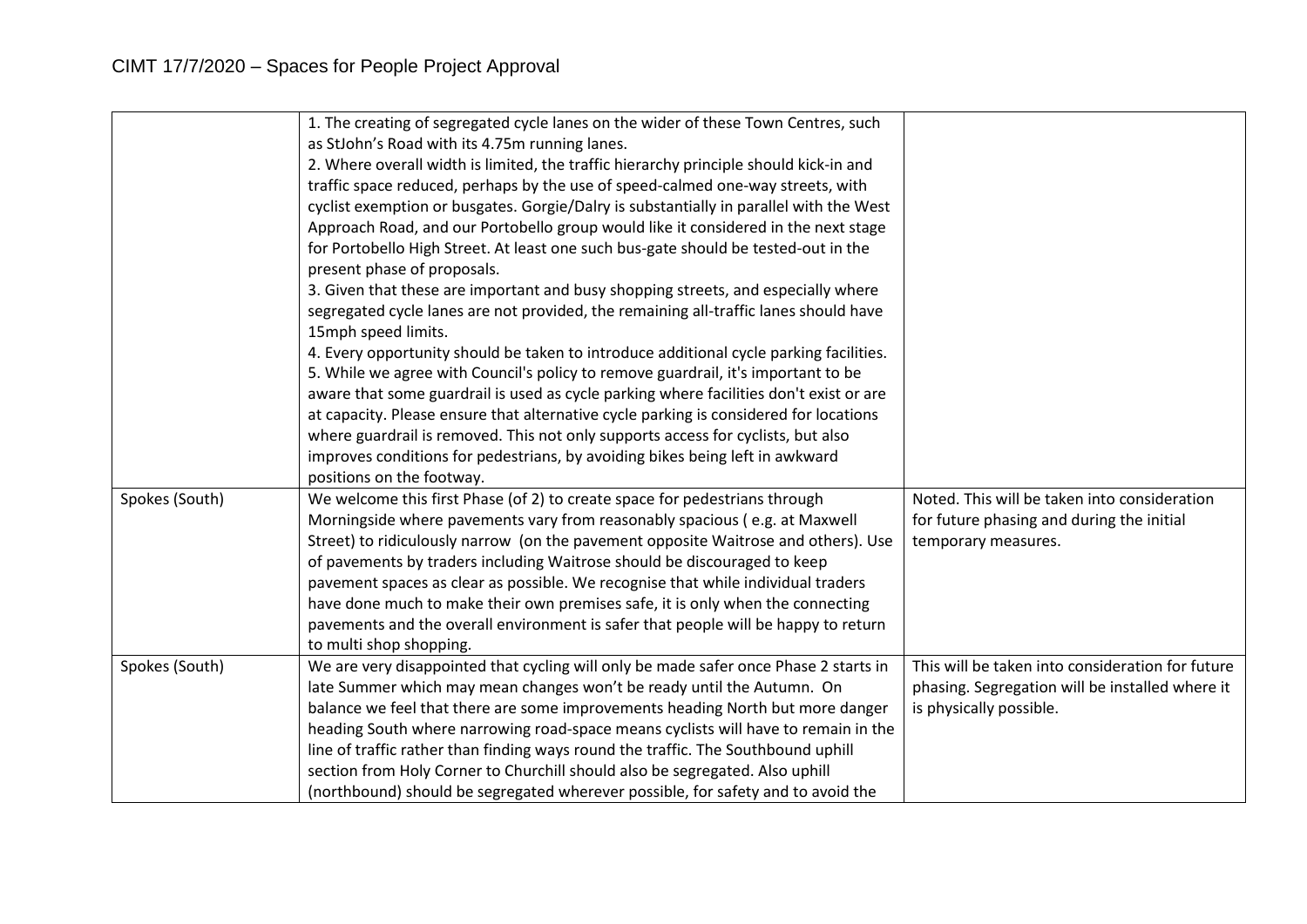|                | intimidation of slow cyclists by traffic behind. Overall, new cyclists will not be<br>encouraged and existing ones will feel little benefit.                                                                                                                                                                                                                                                                                                                                                                                        |                                                                                                                                                                                                                                                                                                                        |
|----------------|-------------------------------------------------------------------------------------------------------------------------------------------------------------------------------------------------------------------------------------------------------------------------------------------------------------------------------------------------------------------------------------------------------------------------------------------------------------------------------------------------------------------------------------|------------------------------------------------------------------------------------------------------------------------------------------------------------------------------------------------------------------------------------------------------------------------------------------------------------------------|
| Spokes (South) | The 'line for cycle lane 'is confusing. It is in most cases very close to the new<br>pavement edge - too close to be a safe haven to cycle in. Furthermore, introducing<br>a segregated cycle lane in phase 2 would appear to entail a partial re-narrowing of<br>the extended pedestrian width. Otherwise, looking at the remaining road space<br>once the new pavements are marked out, it is difficult to see how there will be<br>enough space for segregated cycling.                                                          | Phase 2 will not include reducing footway<br>widening from phase 1 unless this is detailed<br>in Government guidelines. The blue line on<br>the plans shows where a cycle can be<br>installed. When materials are available to<br>allow segregation this will be progressed as<br>phase 2 of the Town Centre Projects. |
|                | If the Council is unwilling to provide segregation at this stage, it risks increasing<br>danger and deterrence for cycling on Morningside Road. We therefore would ask<br>for reassurance that Phase2 will be in the near future, not kicked into the long grass,<br>and will include segregation.                                                                                                                                                                                                                                  |                                                                                                                                                                                                                                                                                                                        |
| Spokes (South) | We are disappointed that no measures have been included to reduce traffic.<br>Furthermore, on this busy shopping street, if traffic is not to be reduced,<br>consideration should be given to a 15mph speed limit.                                                                                                                                                                                                                                                                                                                  | Noted. This will be considered as the project is<br>reviewed.                                                                                                                                                                                                                                                          |
| Spokes (South) | We are encouraged to see that most roadside parking will be removed and that this<br>change will allow the traders to see whether this has a positive or negative impact.<br>(We could do with some way to objectively measure what impact the removal of<br>parking - a street survey might be useful).                                                                                                                                                                                                                            | Noted. This will be considered as the project is<br>reviewed.                                                                                                                                                                                                                                                          |
| Spokes (South) | We strongly recommend that delivery to customers by cargo-bike becomes a<br>normal thing for all shops along the street to support, and we ask for a bike/cargo-<br>bike hub to be included by phase 2. This will encourage the message to 'leave the<br>car at home 'to be supported by the shops.                                                                                                                                                                                                                                 | Noted. This will be considered as the project is<br>reviewed.                                                                                                                                                                                                                                                          |
| Spokes (South) | The addition of around 1.5 meters to pavements is very welcome. It is not clear<br>what will define the new edge of the pavement. In the short term assuming the level<br>remains at street level rather than road level measures should be taken to stop<br>drivers parking anyway. This could be by including double yellow lines or perhaps<br>some other structures. Such as planters or park-lets would serve the same<br>purpose. The segregated uphill cycle lane which we request would also prevent<br>such rogue parking. | Temporary measures will be carried out with<br>standard traffic management materials.<br><b>Temporary Traffic Regulation Orders (TTRO)</b><br>will be in place to prevent parking within<br>restricted areas such as widened footways.                                                                                 |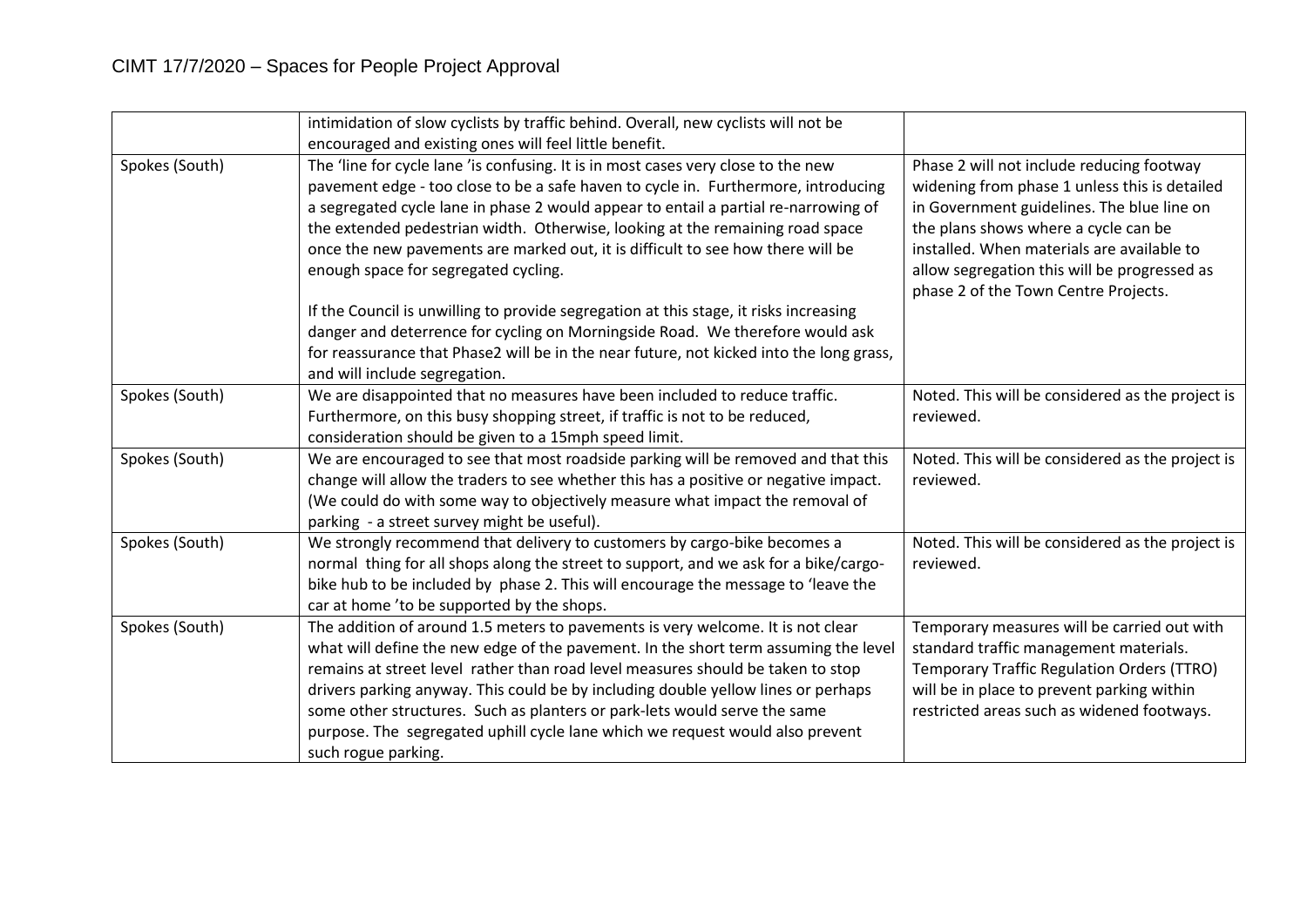| Spokes (South) | Attention should be paid to joining up the routes by which cyclists arrive into                                                                                                                                                                                                                                                                                                                                                                                                                                                                                                                                                                                                                                                                                                                                                                                                                                                                                                                                                                                                                                                                                                                                                                                                                                                                                                                                                                                | Noted. This will be considered as the project is                                                                                                                                                                                                                                                                                                                                                                                                                                                                                                                                                                                                     |
|----------------|----------------------------------------------------------------------------------------------------------------------------------------------------------------------------------------------------------------------------------------------------------------------------------------------------------------------------------------------------------------------------------------------------------------------------------------------------------------------------------------------------------------------------------------------------------------------------------------------------------------------------------------------------------------------------------------------------------------------------------------------------------------------------------------------------------------------------------------------------------------------------------------------------------------------------------------------------------------------------------------------------------------------------------------------------------------------------------------------------------------------------------------------------------------------------------------------------------------------------------------------------------------------------------------------------------------------------------------------------------------------------------------------------------------------------------------------------------------|------------------------------------------------------------------------------------------------------------------------------------------------------------------------------------------------------------------------------------------------------------------------------------------------------------------------------------------------------------------------------------------------------------------------------------------------------------------------------------------------------------------------------------------------------------------------------------------------------------------------------------------------------|
|                | Morningside in particular linking the concurrent A702 segregation, but also to                                                                                                                                                                                                                                                                                                                                                                                                                                                                                                                                                                                                                                                                                                                                                                                                                                                                                                                                                                                                                                                                                                                                                                                                                                                                                                                                                                                 | reviewed.                                                                                                                                                                                                                                                                                                                                                                                                                                                                                                                                                                                                                                            |
|                | make connections into Morningside from side roads safe.                                                                                                                                                                                                                                                                                                                                                                                                                                                                                                                                                                                                                                                                                                                                                                                                                                                                                                                                                                                                                                                                                                                                                                                                                                                                                                                                                                                                        |                                                                                                                                                                                                                                                                                                                                                                                                                                                                                                                                                                                                                                                      |
| Living Streets | We strongly support the initiative to widen pavements, which in many 'town centre'<br>streets are grossly inadequate. We welcome specifically the range of improvements<br>to be made along Morningside Road, but wish to draw your attention to six<br>omissions / concerns:<br>While some very useful 'mid-block' widening of pavements is proposed,<br>most of it then funnels pedestrians back into unchanged pinch-points at<br>junctions, where people have to wait (and hence accumulate in numbers,<br>close together, rather than just passing each other). The worst example is<br>Holy Corner, in particular outside the McLaren's pub, which has illegally<br>blocked – with a sign stating 'Exit only: this is not a public entrance' – a Right<br>of Way which enabled pedestrians to avoid this pinch-point.<br>2. Some very narrow pavements have not been tackled - notably on the west<br>side of Morningside Rd between Church Hill Place and Abbotsford Park, and<br>on the east side between Chamberlain Road and Greenhill Park.<br>3. The 'green man' phase needs to be increased in frequency at the following<br>'mid-block' Pelican crossings across Morningside Road: near the Falcon<br>Avenue junction; near Steel's Place; and near Canaan Lane. This will make<br>walking easier, and will avoid an excessive build-up of waiting pedestrians in<br>close proximity to each other. Currently these crossings appear not to meet | 1. The proposal plan shows the area<br>where it is physically possible to<br>widen footways with temporary<br>measures.<br>2. This section of footway cannot be<br>widened due to the right turn lane<br>which operates under a right filter<br>green light.<br>Noted, this will be discussed with both<br>3.<br>Road Safety and Traffic Signals teams<br>and considered under future phasing.<br>Noted, this will be considered as the<br>4.<br>projects are reviewed.<br>Noted, this will be considered as the<br>5.<br>project progresses.<br>Noted, this will be reviewed during<br>6.<br>and after implementation of the<br>temporary measures. |
|                | the Department for Transport guideline that mid-block crossings should not<br>involve a pedestrian waiting time greater than 30 seconds.                                                                                                                                                                                                                                                                                                                                                                                                                                                                                                                                                                                                                                                                                                                                                                                                                                                                                                                                                                                                                                                                                                                                                                                                                                                                                                                       |                                                                                                                                                                                                                                                                                                                                                                                                                                                                                                                                                                                                                                                      |
|                | A new - initially temporary - crossing of Morningside Road should be<br>4.<br>installed between the existing traffic lights at Church Hill and the Pelican<br>crossing near the Falcon Avenue junction. This will break up a long gap                                                                                                                                                                                                                                                                                                                                                                                                                                                                                                                                                                                                                                                                                                                                                                                                                                                                                                                                                                                                                                                                                                                                                                                                                          |                                                                                                                                                                                                                                                                                                                                                                                                                                                                                                                                                                                                                                                      |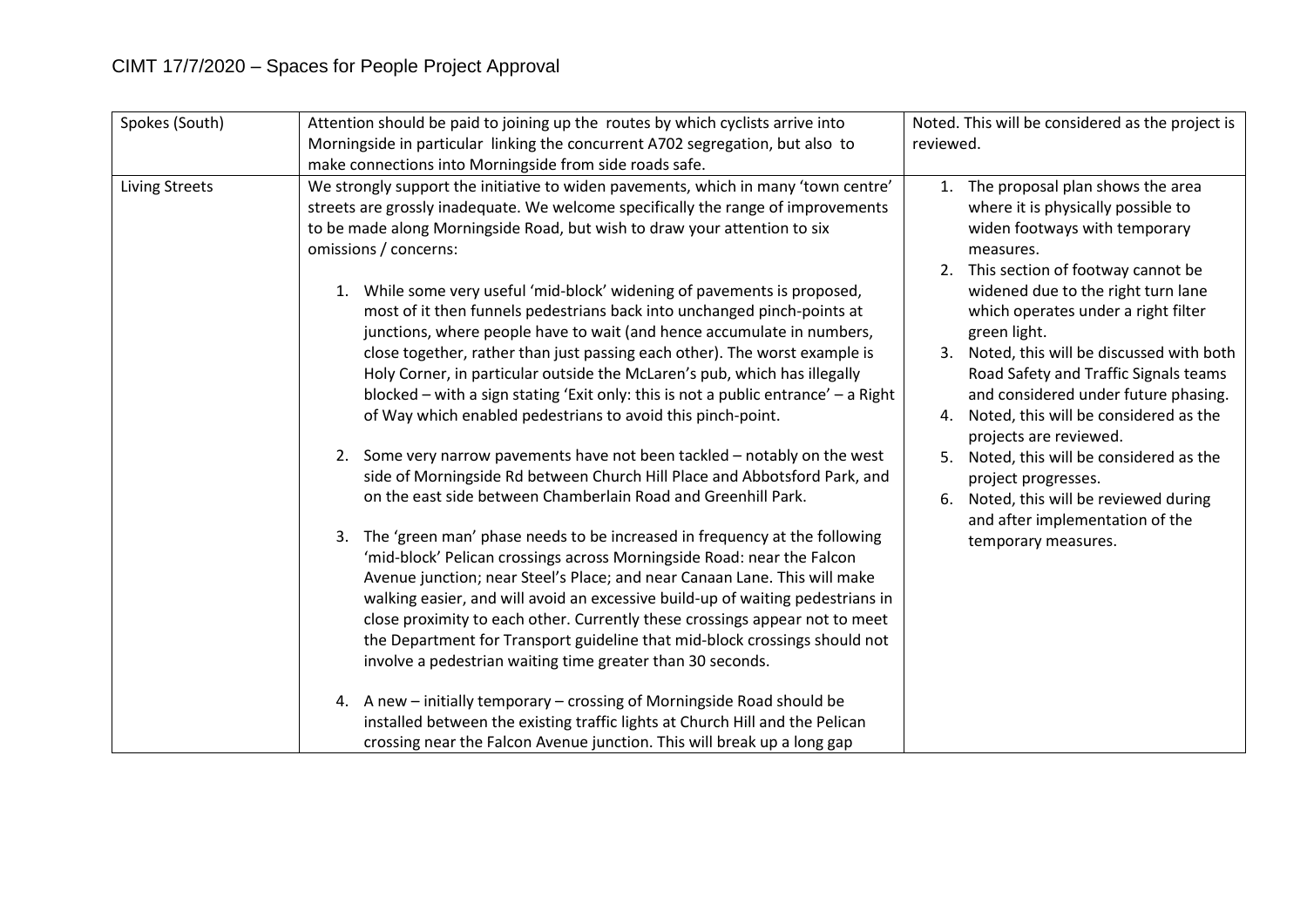|                       | between crossings, currently in excess of that recommended in the Council's<br>Street Design Guidance.<br>5. It is important that the extra pedestrian space created is not swallowed up<br>by added obstructions such as tables & chairs or shop merchandise displays<br>(the latter outside Harvest Garden, on the west side of Morningside Road<br>opposite Church Hill Theatre, being a particular concern).<br>Any potential adverse effects on bus services will need to be monitored and<br>carefully considered                                                                                                                                                                                                                                                                                                                                                                                                                                                                                                              |                                                                                                                                                                                                                                             |
|-----------------------|--------------------------------------------------------------------------------------------------------------------------------------------------------------------------------------------------------------------------------------------------------------------------------------------------------------------------------------------------------------------------------------------------------------------------------------------------------------------------------------------------------------------------------------------------------------------------------------------------------------------------------------------------------------------------------------------------------------------------------------------------------------------------------------------------------------------------------------------------------------------------------------------------------------------------------------------------------------------------------------------------------------------------------------|---------------------------------------------------------------------------------------------------------------------------------------------------------------------------------------------------------------------------------------------|
| Ian Murray MP         | I have again been contacted by many Morningside and Bruntsfield traders<br>concerned about the proposed changes to roads, parking spaces and<br>footways in the area.<br>There was much controversy over the last iteration of these proposals which<br>were dropped and promises made to engage with the community. However,<br>many feel that this has again been rushed through with minimal consultation<br>and only three days in which to respond.<br>Furthermore, many traders are worried that the removal of parking bays will<br>have a negative impact on their trade. I think it is reasonable to ask that an<br>economic impact assessment of the cost to local businesses is undertaken by<br>the Council and the results shared with traders. At a time where many<br>businesses face massive challenges I think the Council has a duty to engage<br>far more seriously than has occurred in this instance.<br>I hope the correspondence sent by Morningside and Bruntsfield traders will<br>be considered carefully. | Meetings have been held this week and two<br>more arranged for Thursday 16 <sup>th</sup> and Friday<br>17 <sup>th</sup> July 2020 with traders, Local Councillors<br>and community groups from the Morningside<br>area to discuss concerns. |
| <b>General Public</b> | There were 27 responses to the proposals: 3 in favour, 2 neutral and 22 with                                                                                                                                                                                                                                                                                                                                                                                                                                                                                                                                                                                                                                                                                                                                                                                                                                                                                                                                                         | Please see responses below to each point                                                                                                                                                                                                    |
| (Response to          | negative feedback. The main points to the comments were:                                                                                                                                                                                                                                                                                                                                                                                                                                                                                                                                                                                                                                                                                                                                                                                                                                                                                                                                                                             | raised.                                                                                                                                                                                                                                     |
| proposals)            | Using Covid-19 to further a perceived anti car agenda                                                                                                                                                                                                                                                                                                                                                                                                                                                                                                                                                                                                                                                                                                                                                                                                                                                                                                                                                                                | This project is to provide safer places                                                                                                                                                                                                     |
|                       | The loss of parking presenting a significant barrier to viable trading and                                                                                                                                                                                                                                                                                                                                                                                                                                                                                                                                                                                                                                                                                                                                                                                                                                                                                                                                                           | for people within the Town Centre                                                                                                                                                                                                           |
|                       | business sustainability due to loss of custom.                                                                                                                                                                                                                                                                                                                                                                                                                                                                                                                                                                                                                                                                                                                                                                                                                                                                                                                                                                                       | areas.                                                                                                                                                                                                                                      |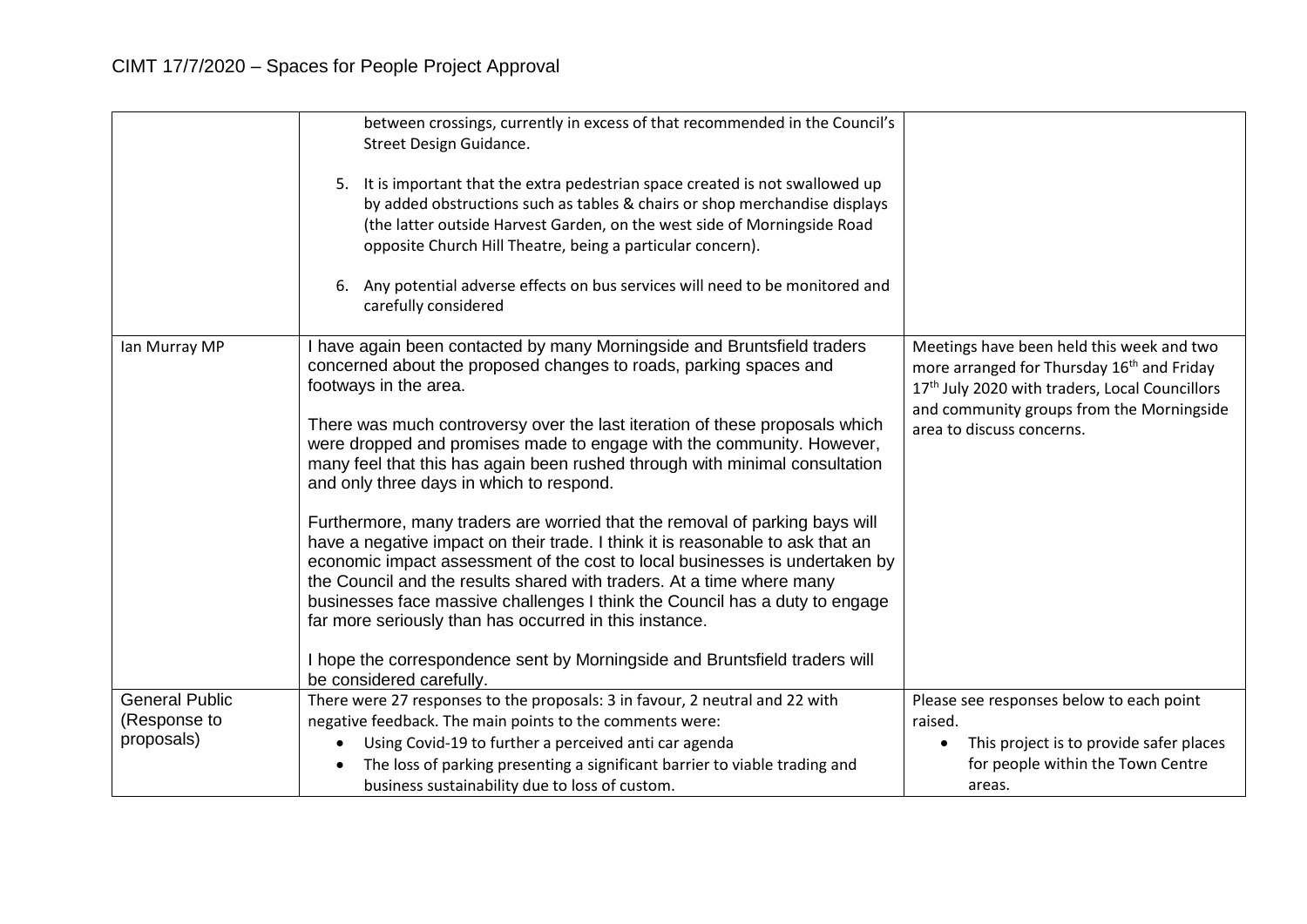| The loss of sufficient loading presenting a significant barrier to viable trading<br>$\bullet$<br>and business sustainability.<br>The delay in providing measures for social distancing and fact that Scotland<br>is easing lockdown.<br>A lack of publicity of the proposals, limited period to comment and lack of<br>general awareness of the proposals.<br>Businesses' support for Morningside Traders Association feedback (provided<br>below). | This will be continually reviewed and<br>$\bullet$<br>altered where required. The loss of<br>parking is to allow increased areas for<br>pedestrians to use.<br>No loading bays are being removed<br>and will be accessible as they are<br>currently. There is possibly one<br>loading bay in the Morningside project<br>which will need re-located within<br>100m of the existing location.<br>Noted, the measure require significant<br>amount of design work to allow them<br>to be implemented.<br>MTA - site meetings being held over |
|------------------------------------------------------------------------------------------------------------------------------------------------------------------------------------------------------------------------------------------------------------------------------------------------------------------------------------------------------------------------------------------------------------------------------------------------------|-------------------------------------------------------------------------------------------------------------------------------------------------------------------------------------------------------------------------------------------------------------------------------------------------------------------------------------------------------------------------------------------------------------------------------------------------------------------------------------------------------------------------------------------|
| A specific suggestion was given "All the side streets on Morningside Road should<br>have the nearest 10 parking spaces devoted to FREE PARKING FOR UP TO ONE<br>HOUR for shoppers from 9AM to 6PM."                                                                                                                                                                                                                                                  |                                                                                                                                                                                                                                                                                                                                                                                                                                                                                                                                           |
| The Morningside Traders Association provided the following representation:                                                                                                                                                                                                                                                                                                                                                                           | the next few days to discuss points<br>raised. Comments will be updated                                                                                                                                                                                                                                                                                                                                                                                                                                                                   |
| "We are grateful to you for submitting a further proposal yet remain disappointed<br>that it still essentially removes all parking and some loading in Morningside.                                                                                                                                                                                                                                                                                  | after the meetings.                                                                                                                                                                                                                                                                                                                                                                                                                                                                                                                       |
| It continues to feel the views of businesses are being ignored despite our best<br>efforts to engage.                                                                                                                                                                                                                                                                                                                                                |                                                                                                                                                                                                                                                                                                                                                                                                                                                                                                                                           |
| Once again there has been little publicity, only three days to respond, and no real<br>shift in the proposals.                                                                                                                                                                                                                                                                                                                                       |                                                                                                                                                                                                                                                                                                                                                                                                                                                                                                                                           |
| Having had the opportunity to look at the latest proposals, it is quite clear that our<br>Council through Spaces for People are only focused on an anti-car agenda.                                                                                                                                                                                                                                                                                  |                                                                                                                                                                                                                                                                                                                                                                                                                                                                                                                                           |
| We are now on the third iteration of an attempt to push this agenda.                                                                                                                                                                                                                                                                                                                                                                                 |                                                                                                                                                                                                                                                                                                                                                                                                                                                                                                                                           |
| Suggestion on banning cars on Morningside Road.                                                                                                                                                                                                                                                                                                                                                                                                      |                                                                                                                                                                                                                                                                                                                                                                                                                                                                                                                                           |
| Suspend all parking on Morningside Road/Bruntsfield Place.                                                                                                                                                                                                                                                                                                                                                                                           |                                                                                                                                                                                                                                                                                                                                                                                                                                                                                                                                           |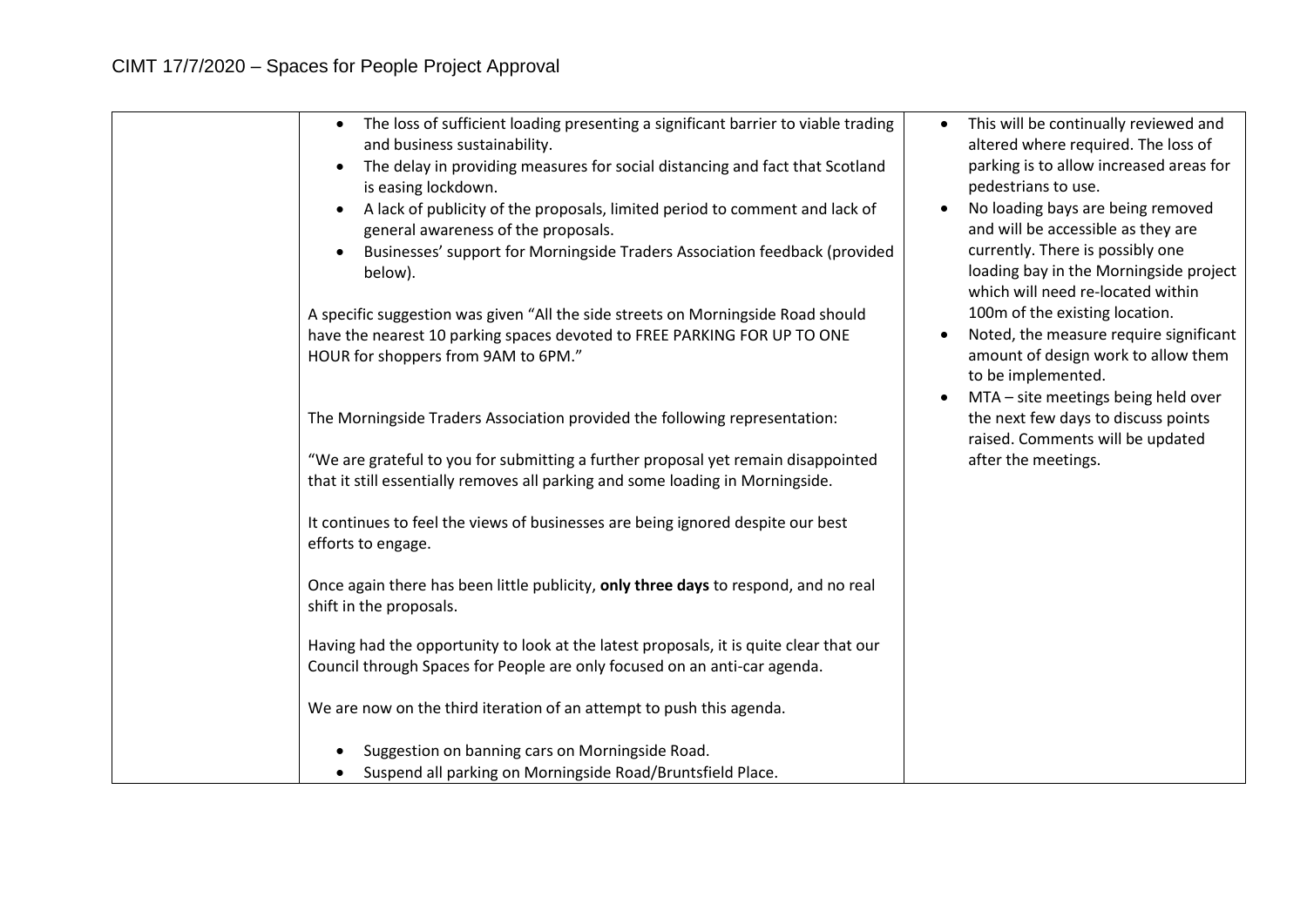| Suspend 50 out of 59 spaces on Morningside Road. A total of 85% customer<br>parking lost.                                                                                                                                                                                                         |  |
|---------------------------------------------------------------------------------------------------------------------------------------------------------------------------------------------------------------------------------------------------------------------------------------------------|--|
| Leaving only 15% of spaces cannot in any way be regarded as a compromise.                                                                                                                                                                                                                         |  |
| Our objections (detailed in APPENDIX 1) remain valid. We have offered to work with<br>you to find mutual solutions. We don't believe the Council are listening to our<br>concerns or have made any meaningful concessions.                                                                        |  |
| We have agreed that a few pinch points need to be targeted and might accept the<br>loss of 10 parking spaces but not 50.                                                                                                                                                                          |  |
| The stakes could not be higher and the businesses in Morningside are clear that this<br>proposal will cost the local community; jobs, services and businesses.                                                                                                                                    |  |
| If we get this wrong there will be plenty of Space for People there just won't be any<br>businesses left for those people to visit.                                                                                                                                                               |  |
| I have attached (APPENDIX 2) questions seeking clarification and detail on the vague<br>map descriptions and we would be happy to work through these in order that we<br>can find the right solutions that suit the needs of the businesses whilst keeping<br>pedestrians and our community safe. |  |
| <b>Secretary Morningside Traders Association</b>                                                                                                                                                                                                                                                  |  |
| Appendix 1<br>Morningside Traders Association - Suspension of Parking Response<br>Morningside Traders Association are an organisation of local business partners who                                                                                                                              |  |
| have long contributed to the continuing success of Morningside as an interesting                                                                                                                                                                                                                  |  |
| and vibrant shopping destination providing employment to over 4500 in<br>Morningside alone.                                                                                                                                                                                                       |  |
| We note that your plan outlines the suspension of all parking on Morningside<br>Road/Bruntsfield Place with the exception of loading bays and disabled parking.                                                                                                                                   |  |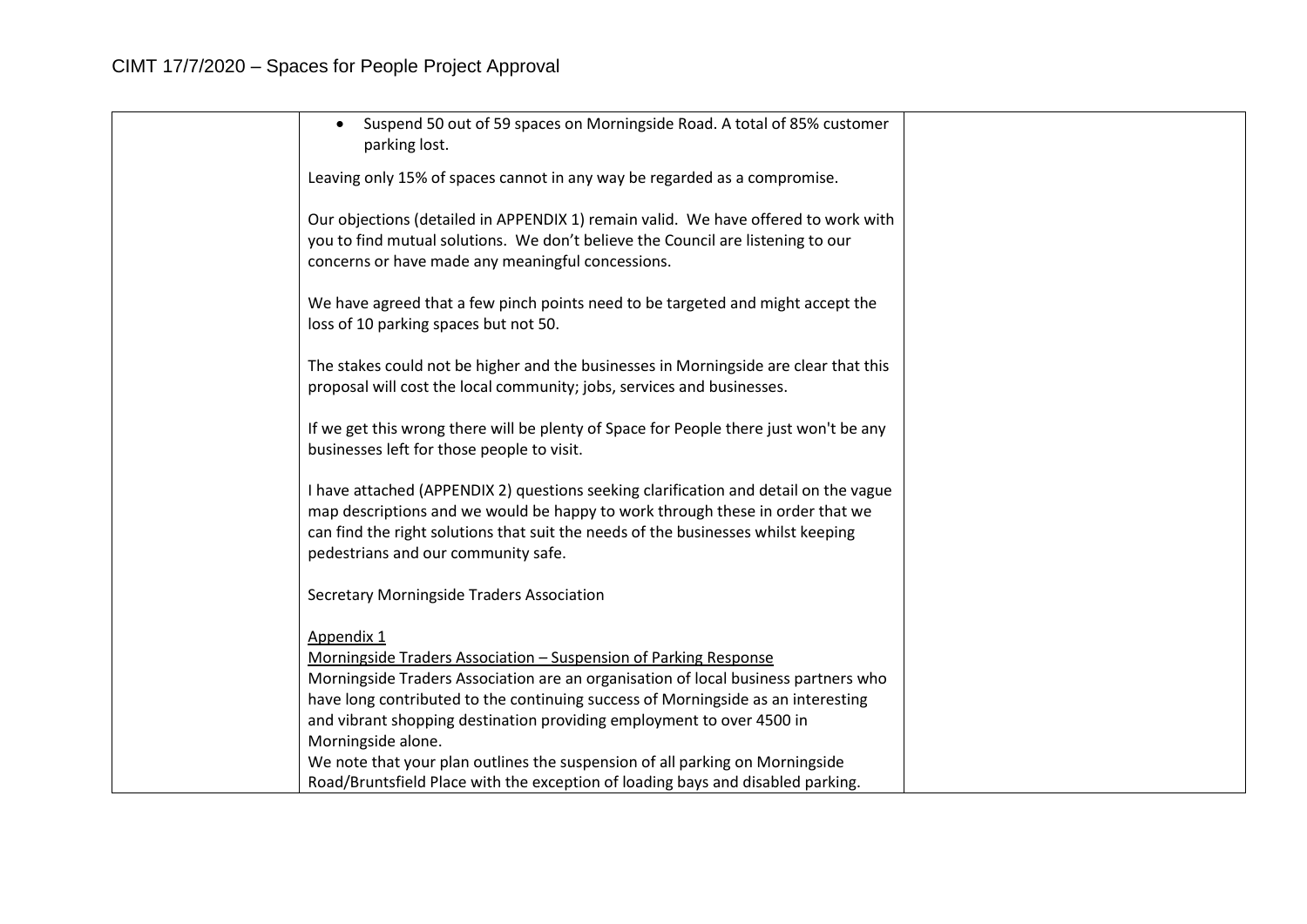| As a key stakeholder, Morningside Traders Association are disappointed and very       |  |
|---------------------------------------------------------------------------------------|--|
| concerned at the failure to share the COVID-19 phase 1 proposals outlined for         |  |
| Morningside with us.                                                                  |  |
| Two local councillors expressed surprise we were not formally engaged in the          |  |
| process. One has alleged incorrectly that we were engaged and supported the           |  |
| proposals. Names are available if needed.                                             |  |
| It is hard not to draw the conclusion that this failure to properly engage with a     |  |
| major stakeholder representing businesses in the area is part of a wider agenda to    |  |
| stifle alternative views.                                                             |  |
| This is even more difficult to understand given that the proposals aim to support the |  |
| recovery of the High Street but place very little value on the views and expertise of |  |
| those very businesses.                                                                |  |
| We fully support:                                                                     |  |
| The need for a bold initiative to aid the recovery of the<br>$\bullet$                |  |
| Morningside/Bruntsfield "local High Street".                                          |  |
| The need to manage risk and protect our staff, customers and community.               |  |
|                                                                                       |  |
| However, this proposal seems to assume a one size fits all approach rather than       |  |
| targeting the key areas where there are issues.                                       |  |
| We would prefer options targeting:                                                    |  |
| Widening the pavement to 2 meters where required which would minimise<br>$\bullet$    |  |
| loss of parking.                                                                      |  |
| Protecting the bus stops by widening the pavements where necessary -                  |  |
| most bus stops are already projected out and should not be a problem.                 |  |
|                                                                                       |  |
| As the representative body of businesses in Morningside, we would like to formally    |  |
| object to the suspension of all parking on Morningside Road/Bruntsfield Place.        |  |
| We feel obliged to confirm we have never been engaged nor endorsed these              |  |
| proposals.                                                                            |  |
| We outline our objections to the proposal below but are puzzled no options are        |  |
| included in the consultation. The consultation on a single proposal and the short     |  |
| timescales have limited opportunity for stakeholders to respond with fully            |  |
| developed proposals. We are concerned this work has already been instructed.          |  |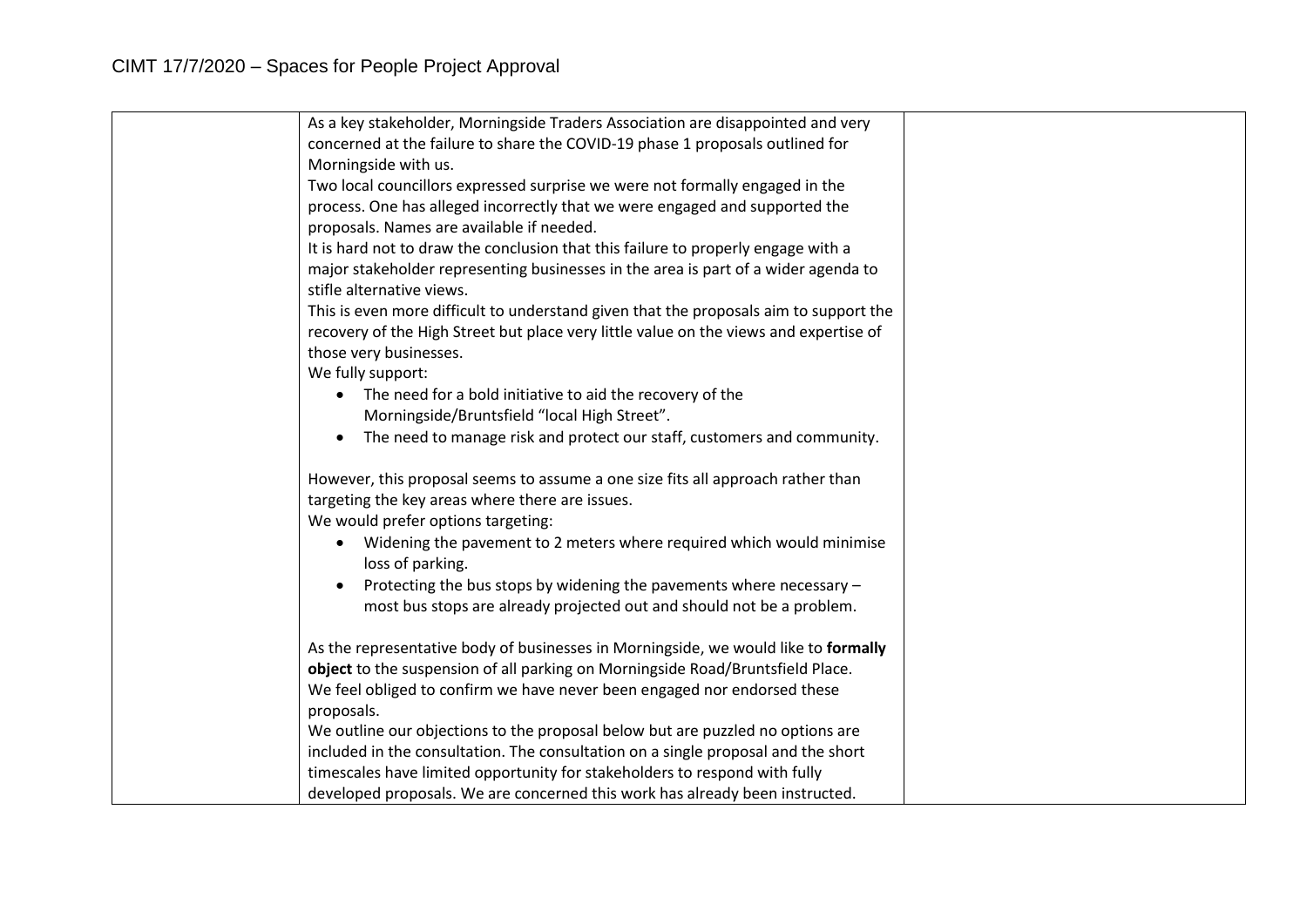| 1. This recovery phase should not be seen as an opportunity to pursue other<br>agendas and the focus should be on:                                                                                                                                                                                                                                                 |  |
|--------------------------------------------------------------------------------------------------------------------------------------------------------------------------------------------------------------------------------------------------------------------------------------------------------------------------------------------------------------------|--|
| Protecting customers, staff and the community.<br>Minimising the number of business failures, and preserving jobs and<br>community services at risk of closure, as a consequence of COVID-19.<br>Minimising additional street furniture by painting distance markers on the<br>$\bullet$<br>road/pavement rather than physical barriers.                           |  |
| Morningside businesses know the impact of reduced parking and access to<br>Morningside Road. Businesses reported a 20% loss of turnover in 2006 when there<br>was a combination of gas works and resurfacing works that restricted parking and<br>access. This level of additional impact will add to the failure rate of fragile<br>businesses trying to recover. |  |
| 2. It is clear that public transport remains an area of high risk as the medical<br>evidence suggests social distancing in confined spaces like buses is challenging. It<br>seems counter intuitive to force people out of cars and into that situation.                                                                                                           |  |
| 3. Loss of parking will reduce the opportunity of passing trade. Morningside<br>Road/Bruntsfield Place are arterial routes in and out of the city from which our<br>businesses pick up a lot of trade from people passing through.                                                                                                                                 |  |
| 4. During lockdown, many of our businesses deemed essential have seen a steep<br>rise in 'click & collect', many of these orders are invariably large and bulky and<br>customers require to collect these goods by car and will require to park close to<br>businesses to do so.                                                                                   |  |
| 5. Local businesses are very important to our local community and our wider<br>catchment namely, Buckstone, Caiystane, Swantson, Hunters Tryst, Oxgangs,<br>Colinton Mains, Craiglockhart etc. Many of these customers are elderly, infirm or                                                                                                                      |  |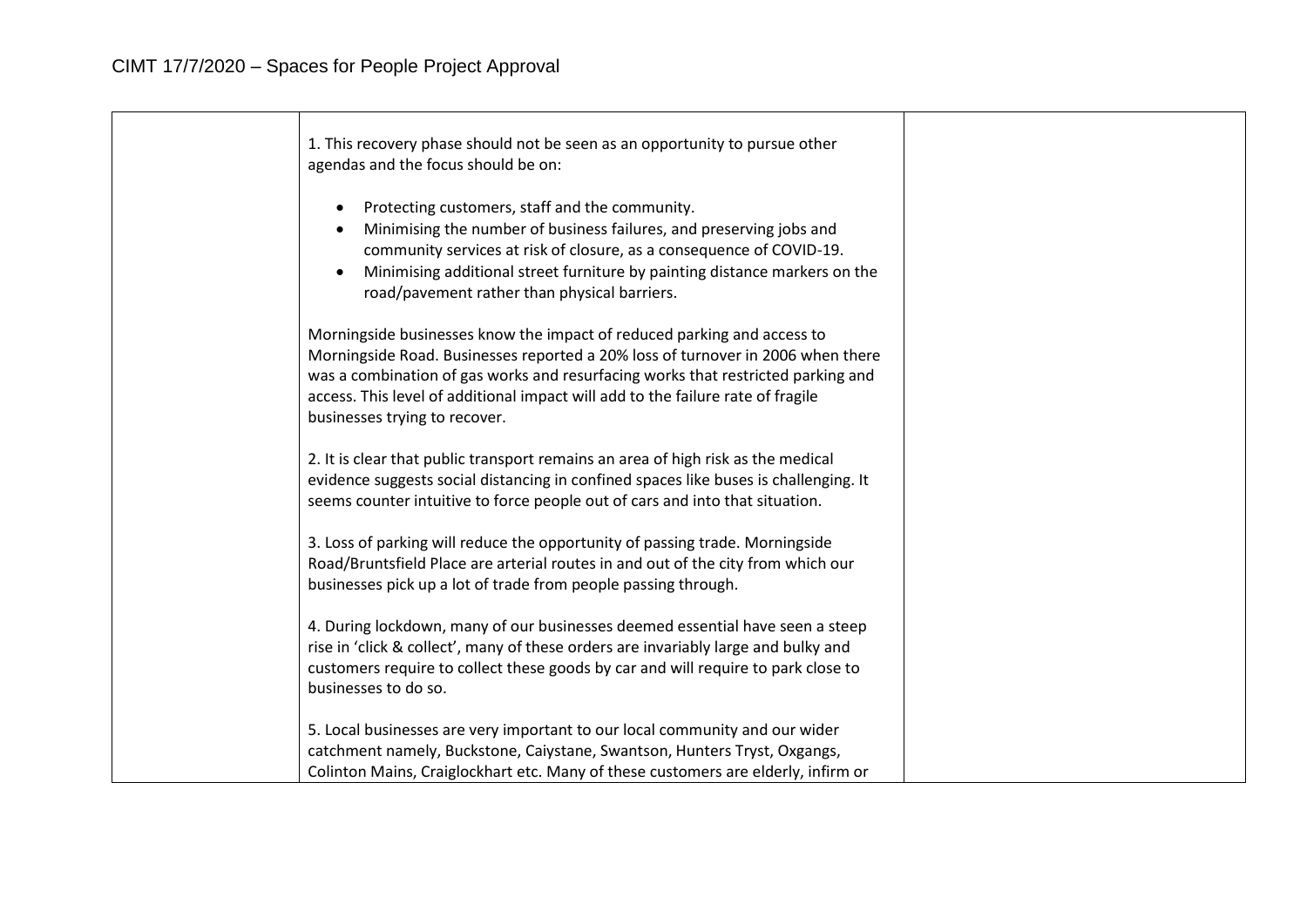| vulnerable and will not be able to cycle or walk any great distance and may not be     |  |
|----------------------------------------------------------------------------------------|--|
| eligible to park in the disabled bays.                                                 |  |
|                                                                                        |  |
| 6. We appreciate the Council strategy is to reduce car usage in the city.              |  |
|                                                                                        |  |
| However, difficulties in customer parking will make Morningside less attractive and    |  |
| drive our regular customers to city retail parks with virtually unlimited free parking |  |
| such as Gyle centre, Hermiston Gait, Fort Kinnaird, Edinburgh West Retail Park at      |  |
| Chesser, Craigleith, Meadowbank, Ocean Terminal, Westside                              |  |
| Plaza. Straiton Retail park is outwith the city boundary but only 41/2 miles from      |  |
| Morningside.                                                                           |  |
|                                                                                        |  |
| 7. The same challenges will drive more of our customers to make use of online          |  |
| retailers namely Amazon which hurts local business and will counterintuitively         |  |
| increase local delivery traffic.                                                       |  |
| 8. The current proposals will remove 127 parking bays on this corridor excluding       |  |
| disabled parking bays. Parking is currently permitted from 09.15 until 16.30. A total  |  |
| of 7 hours and 15 minutes per day. Assuming the average car using these spaces has     |  |
| two occupants and parks for one hour, this proposal would reduce footfall in           |  |
| Bruntsfield/Morningside by around 275 customers per hour. These vital customers        |  |
| could make the difference of profit or loss, survival or failure for businesses and    |  |
| their employees.                                                                       |  |
|                                                                                        |  |
| Many of our businesses have been deemed essential and already have significant         |  |
| experience of working under social distancing requirements. They have successfully     |  |
| deployed queue management and hygiene strategies and understand how to                 |  |
| operate while protecting their community.                                              |  |
| We are now in our 14th week of lockdown and from what we have seen on                  |  |
| Morningside Road/Bruntsfield Place, pedestrians do not appear to have had any          |  |
| difficulties distancing themselves from others even as things have eased and           |  |
| pedestrian numbers increased in recent weeks.                                          |  |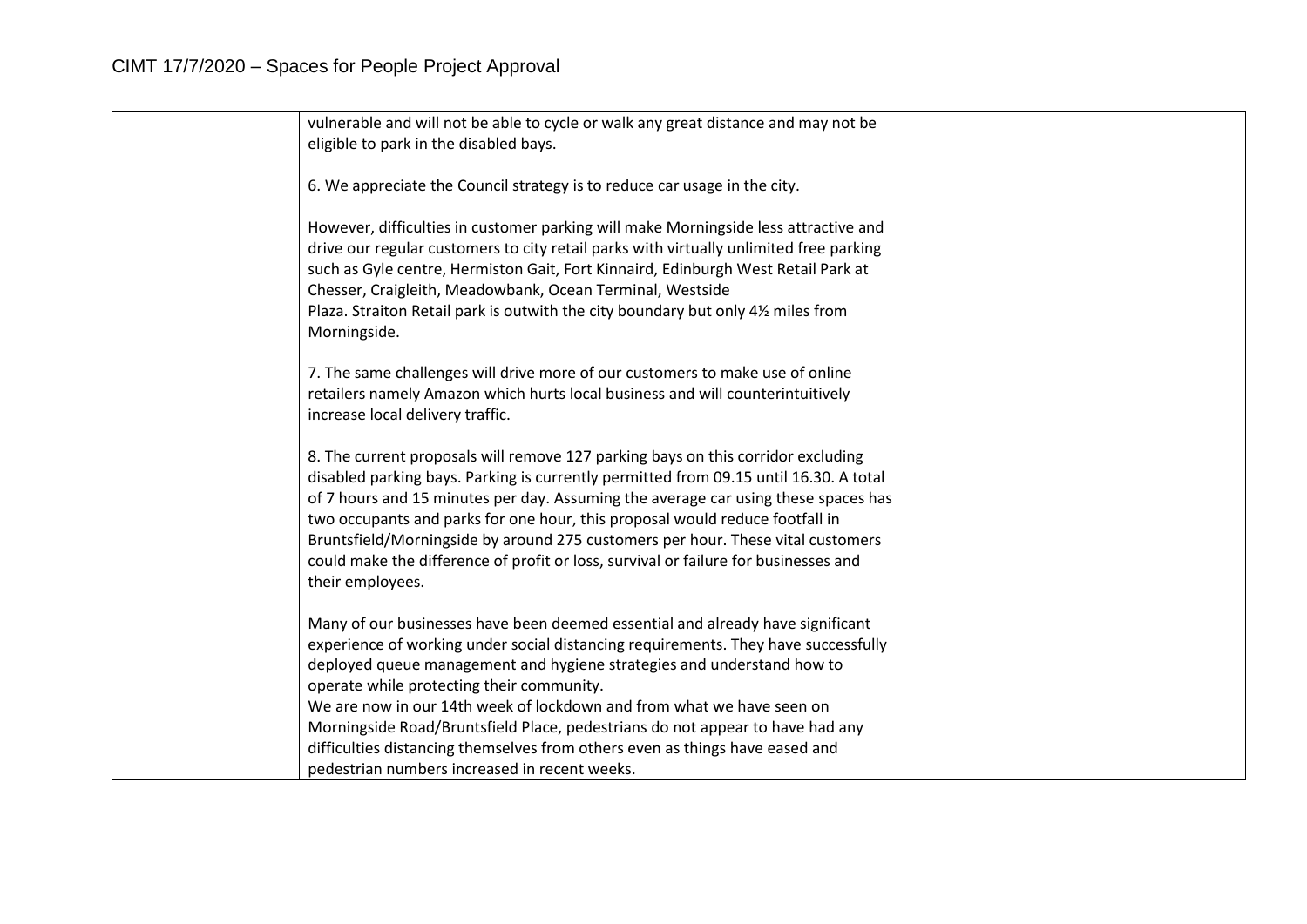|                      | Our customers have shown a willingness and ability to comply with government<br>guidance and as a business community we will continue to support them in doing<br>SO.<br>The 'blanket ban' approach seems ill conceived and simplistic taking little or no<br>account of economic impact. We urge you to give consideration to a more targeted<br>and balanced approach.                                                                                                                                                                                                                                                                                                                                                                                                                                                                                                                                                                                                                                                                                                                                                                                                                                                                       |                                                                                                                                                                                                                                                                                                                                                                                                                                                                  |
|----------------------|------------------------------------------------------------------------------------------------------------------------------------------------------------------------------------------------------------------------------------------------------------------------------------------------------------------------------------------------------------------------------------------------------------------------------------------------------------------------------------------------------------------------------------------------------------------------------------------------------------------------------------------------------------------------------------------------------------------------------------------------------------------------------------------------------------------------------------------------------------------------------------------------------------------------------------------------------------------------------------------------------------------------------------------------------------------------------------------------------------------------------------------------------------------------------------------------------------------------------------------------|------------------------------------------------------------------------------------------------------------------------------------------------------------------------------------------------------------------------------------------------------------------------------------------------------------------------------------------------------------------------------------------------------------------------------------------------------------------|
|                      | Secretary<br>Morningside Traders Association"                                                                                                                                                                                                                                                                                                                                                                                                                                                                                                                                                                                                                                                                                                                                                                                                                                                                                                                                                                                                                                                                                                                                                                                                  |                                                                                                                                                                                                                                                                                                                                                                                                                                                                  |
| Public (Commonplace) | Pavements need to be widened and de-cluttered to support pedestrians and create<br>more space for queuing outside shops/bus stops. Marked pavement areas outside<br>shops/bus stops to assist waiting/queuing. Could designate one side of pavement<br>for walking north and the other side for walking south.<br>Parking should be restricted/suspended to create more space to extend pavements.<br>Slow/reduce traffic generally and improve crossings - however too many crossings<br>may increase people grouping together. Barrier needed in places for general<br>protection from vehicles. 20mph speed limit needs to be better enforced.<br>Add protected cycle lane if space to do so. More cycle parking needed. Covered<br>cycle parking would be beneficial.<br>Specific suggestions:<br>Need filter as well as green light for cyclists first for traffic lights at Morningside<br>Road junction at Cluny Gardens. Pedestrianise Morningside Road between the Bank<br>of Scotland by Belhaben Terrace up to Holy Corner, even if just on weekends<br>initially. Holy Corner crossing needs to default to pedestrian priority.<br>Traffic calming needed for traffic travelling from town and turning left up<br>Whitehouse Loan. | Footway widening is be delivered within phase<br>1 of the Town Centre Projects. Pedestrians<br>cannot be instructed to cross a live<br>carriageway without a controlled crossing<br>point.<br>This has been proposed.<br>This will be taken into consideration for future<br>phasing.<br>Specific suggestions -<br>These will be taken into consideration for<br>future phasing if it has not already been<br>incorporated into the phase 1 design<br>proposals. |